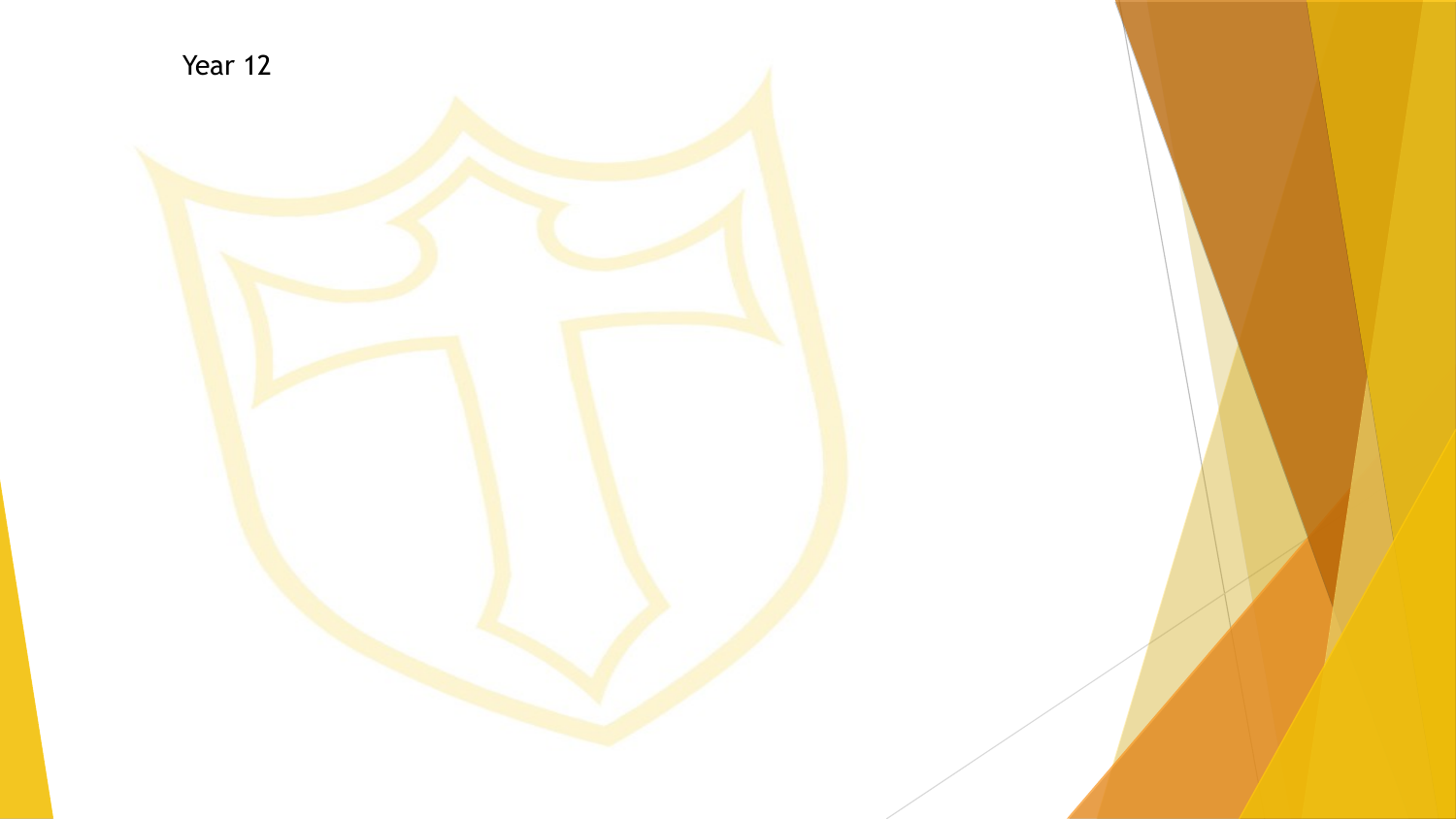| <b>Calendar</b>                                      | <b>Big</b><br><b>Question/Theme</b>          | <b>Small Questions</b>                                                                                                                                                                                                                                                                                                                                                                                                                                                                                                                                                                                                                                                                              | <b>Assessment</b><br><b>Opportunities and</b><br><b>Criteria. Teacher</b><br>feedback point (TFP)                                                                                                                                                                                                                                                               | <b>Homework</b>                                                                                                                                                              |
|------------------------------------------------------|----------------------------------------------|-----------------------------------------------------------------------------------------------------------------------------------------------------------------------------------------------------------------------------------------------------------------------------------------------------------------------------------------------------------------------------------------------------------------------------------------------------------------------------------------------------------------------------------------------------------------------------------------------------------------------------------------------------------------------------------------------------|-----------------------------------------------------------------------------------------------------------------------------------------------------------------------------------------------------------------------------------------------------------------------------------------------------------------------------------------------------------------|------------------------------------------------------------------------------------------------------------------------------------------------------------------------------|
| Autumn 1<br>Year 12<br>Topic<br>Module<br>2.5<br>2.6 | Why do things<br>react together<br>and bond? | 1-How do we write out the electronic configuration of an<br>element?<br>2-What are electron orbitals?<br>3-How do metals and non-metals bond together?<br>4-What are the properties of ionic compounds?<br>5-What is a covalent bond?<br>6-How can we represent them using dot and cross<br>diagrams?<br>7-What is average bond enthalpy?<br>8-Why are molecules certain shapes?<br>9-What are the names of the different shapes of molecules?<br>10-How do you explain the angles in the different shapes?<br>11-What is electronegativity?<br>12-What is a dipole?<br>13-What is a polar molecule?<br>14-What are the different types of IMF?<br>15-What are the properties of the different IMF? | Each Module consists of<br>testing phases within the<br>lessons using past exam<br>questions for each<br>submodule.<br>Exam questions are<br>obtained from Exam<br><b>Builder OCR.</b><br>Teacher will mark exam<br>questions and provide a<br>class feedback sheet at the<br>end of each topic.<br>Student results will be<br>recorded on a tracking<br>sheet. | Homework is<br>40-50 marks of<br>past exam<br>questions/comp<br>letion of work<br>booklets.<br><b>Students</b><br>homework is<br>marked by<br>teacher of self<br>assessment. |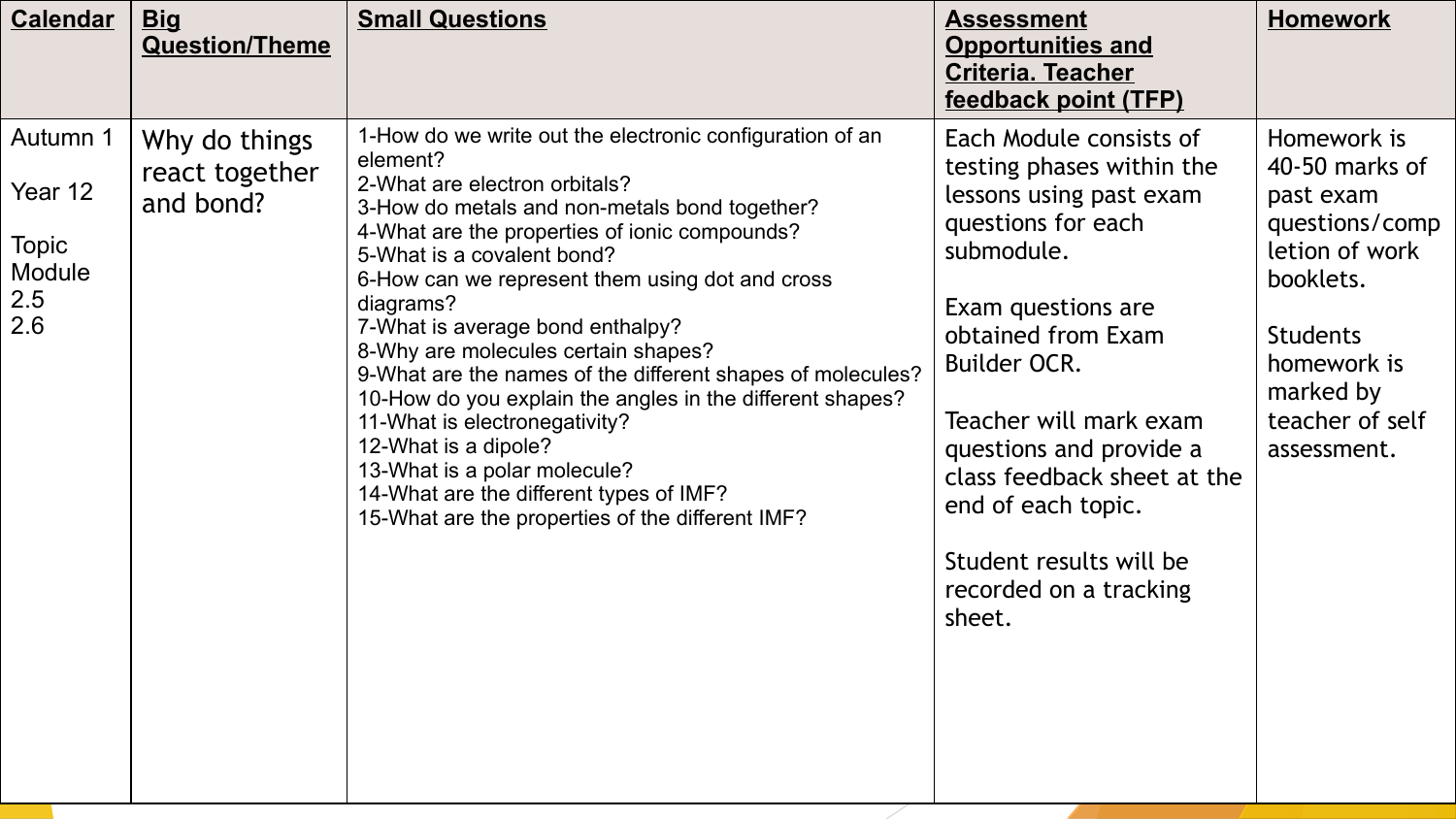| <b>Calendar</b>                                                    | <b>Big</b><br><b>Question/Theme</b>  | <b>Small Questions</b>                                                                                                                                                                                                                                                                                                                                                                                                                                                                                                                                                                                                                                                                                                                                                                                                                            | <b>Assessment</b><br><b>Opportunities and</b><br><b>Criteria. Teacher</b><br>feedback point (TFP)                                                                                                                                                                                                                                                               | <b>Homework</b>                                                                                                                                                              |
|--------------------------------------------------------------------|--------------------------------------|---------------------------------------------------------------------------------------------------------------------------------------------------------------------------------------------------------------------------------------------------------------------------------------------------------------------------------------------------------------------------------------------------------------------------------------------------------------------------------------------------------------------------------------------------------------------------------------------------------------------------------------------------------------------------------------------------------------------------------------------------------------------------------------------------------------------------------------------------|-----------------------------------------------------------------------------------------------------------------------------------------------------------------------------------------------------------------------------------------------------------------------------------------------------------------------------------------------------------------|------------------------------------------------------------------------------------------------------------------------------------------------------------------------------|
| Autumn 1<br>Year 12<br><b>Topic</b><br><b>Module</b><br>2.2<br>2.3 | What is<br>everything<br>made up of? | What is the structure of an atom?<br>What are isotopes?<br>What does the atomic number and atomic mass<br>number tell us?<br>How has the "structure" of the atom changed over<br>time?<br>What evidence is there to support the structure of<br>the atom?<br>What is mass spectre?<br>How can you use mass spectre to calculate the<br>relative atomic mass of an element?<br>How do you calculate moles?<br>How do you calculate number of particles?<br>How do you calculate volumes of gases?<br>What is the ideal gas equation?<br>How can you calculate the concentration of a<br>substance?<br>How do you balance an equation?<br>How do you construct an ionic equation?<br>How do you write ionic formulas<br>How do you calculate % yield?<br>How do you calculate the atom economy?<br>Why is it important to have a high atom economy? | Each Module consists of<br>testing phases within the<br>lessons using past exam<br>questions for each<br>submodule.<br>Exam questions are<br>obtained from Exam<br><b>Builder OCR.</b><br>Teacher will mark exam<br>questions and provide a<br>class feedback sheet at the<br>end of each topic.<br>Student results will be<br>recorded on a tracking<br>sheet. | Homework is<br>40-50 marks of<br>past exam<br>questions/comp<br>letion of work<br>booklets.<br><b>Students</b><br>homework is<br>marked by<br>teacher of self<br>assessment. |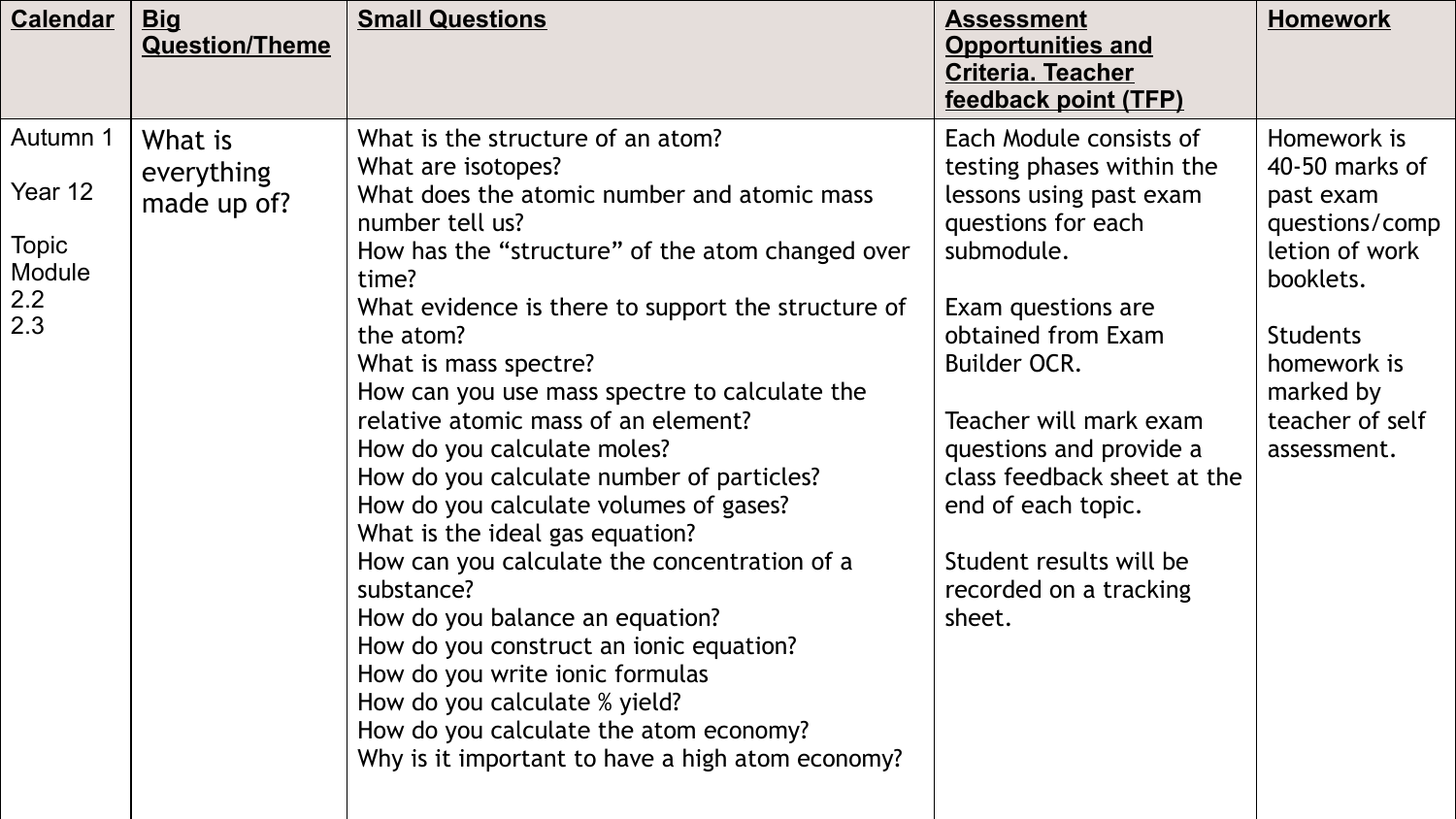| <b>Calendar</b>                                               | <u>Big</u><br><b>Question/Theme</b>                                                                    | <b>Small Questions</b>                                                                                                                                                                                                                                                                                                                                                                                                                                | <b>Assessment</b><br><b>Opportunities and</b><br><b>Criteria. Teacher</b><br>feedback point (TFP)                                                                                                                                                                                                                                                               | <b>Homework</b>                                                                                                                                                              |
|---------------------------------------------------------------|--------------------------------------------------------------------------------------------------------|-------------------------------------------------------------------------------------------------------------------------------------------------------------------------------------------------------------------------------------------------------------------------------------------------------------------------------------------------------------------------------------------------------------------------------------------------------|-----------------------------------------------------------------------------------------------------------------------------------------------------------------------------------------------------------------------------------------------------------------------------------------------------------------------------------------------------------------|------------------------------------------------------------------------------------------------------------------------------------------------------------------------------|
| Autumn/<br>Winter<br>Year 12<br><b>Topic</b><br>Module<br>2.4 | How are<br>chemical<br>reactions<br>different and<br>how do we use<br>calculations to<br>predict them? | What makes an acid an acid and a base a<br>base?<br>How do acids react with metals, bases and<br>carbonates?<br>What is a titration?<br>What is a standard solution?<br>How do you make a standard solution and<br>perform a titration?<br>How do you do titration calculations?<br>What is an oxidation number?<br>How do you write formulas using oxidation<br>states?<br>What is oxidation and reduction?<br>How do you interpret redox equations? | Each Module consists of<br>testing phases within the<br>lessons using past exam<br>questions for each<br>submodule.<br>Exam questions are<br>obtained from Exam<br><b>Builder OCR.</b><br>Teacher will mark exam<br>questions and provide a<br>class feedback sheet at the<br>end of each topic.<br>Student results will be<br>recorded on a tracking<br>sheet. | Homework is<br>40-50 marks of<br>past exam<br>questions/comp<br>letion of work<br>booklets.<br><b>Students</b><br>homework is<br>marked by<br>teacher of self<br>assessment. |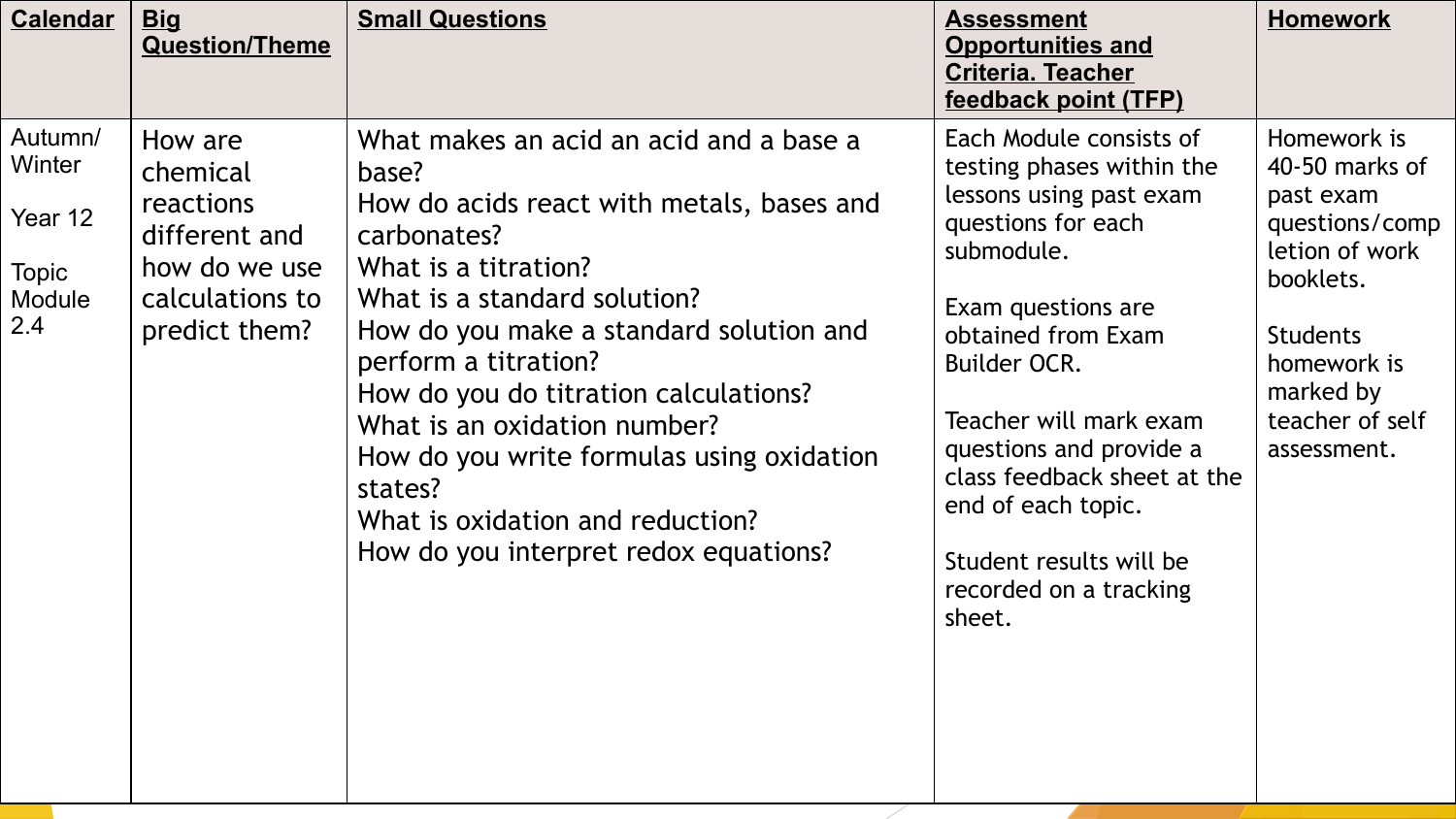| <b>Calendar</b>                                               | <u>Big</u><br><b>Question/Theme</b>                                                  | <b>Small Questions</b>                                                                                                                                                                                                                                                                                                                                                                                                                                                                                                                                                                                                                                                                                                                 | <b>Assessment</b><br><b>Opportunities and</b><br><b>Criteria. Teacher</b><br>feedback point (TFP)                                                                                                                                                                                                                                                               | <b>Homework</b>                                                                                                                                                              |
|---------------------------------------------------------------|--------------------------------------------------------------------------------------|----------------------------------------------------------------------------------------------------------------------------------------------------------------------------------------------------------------------------------------------------------------------------------------------------------------------------------------------------------------------------------------------------------------------------------------------------------------------------------------------------------------------------------------------------------------------------------------------------------------------------------------------------------------------------------------------------------------------------------------|-----------------------------------------------------------------------------------------------------------------------------------------------------------------------------------------------------------------------------------------------------------------------------------------------------------------------------------------------------------------|------------------------------------------------------------------------------------------------------------------------------------------------------------------------------|
| Autumn/<br>Winter<br>Year 12<br><b>Topic</b><br>Module<br>3.7 | How is an<br>elements place<br>on the periodic<br>table linked to<br>its properties? | How were elements ordered in early periodic<br>tables?<br>How does todays periodic table link to the<br>electronic configuration?<br>What is ionisation energy?<br>What is the trend in first ionisation energy<br>across period 2 and 3?<br>What is a successive ionisation energy?<br>How do you predict the energy involved for a<br>successive ionisation?<br>How can the bonding and structure explain<br>the properties of diamond, graphite and<br>graphene?<br>What are the uses of diamond, graphite and<br>graphene?<br>What is the bonding and structure in metals?<br>What are the properties of metals?<br>How does the boiling point change across a<br>period?<br>Why does the boiling point change across a<br>period? | Each Module consists of<br>testing phases within the<br>lessons using past exam<br>questions for each<br>submodule.<br>Exam questions are<br>obtained from Exam<br><b>Builder OCR.</b><br>Teacher will mark exam<br>questions and provide a<br>class feedback sheet at the<br>end of each topic.<br>Student results will be<br>recorded on a tracking<br>sheet. | Homework is<br>40-50 marks of<br>past exam<br>questions/comp<br>letion of work<br>booklets.<br><b>Students</b><br>homework is<br>marked by<br>teacher of self<br>assessment. |
|                                                               |                                                                                      |                                                                                                                                                                                                                                                                                                                                                                                                                                                                                                                                                                                                                                                                                                                                        |                                                                                                                                                                                                                                                                                                                                                                 |                                                                                                                                                                              |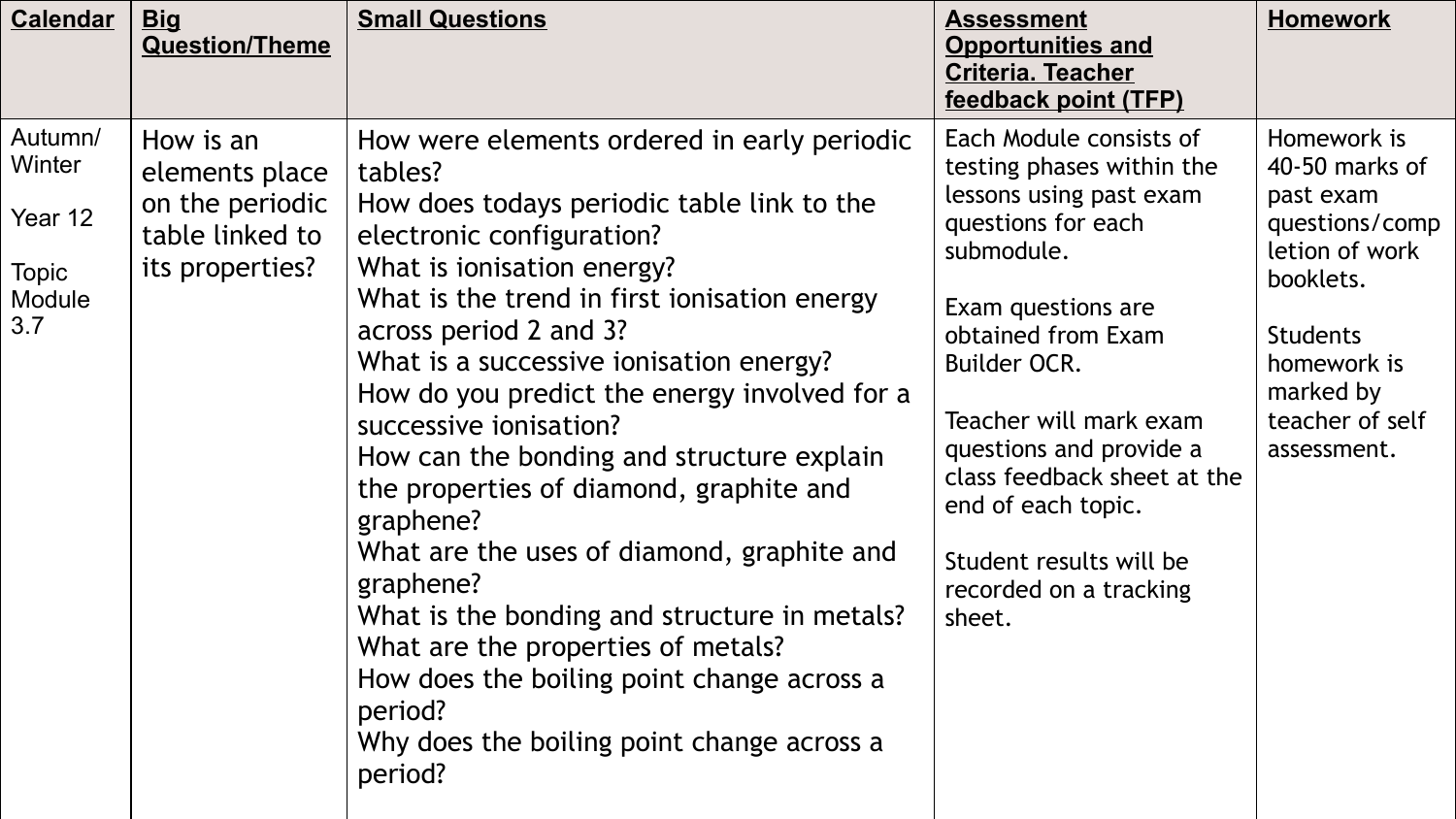| Each Module consists of<br>Winter/<br>What are the properties of group 2 elements?<br>How is an<br>Spring<br>testing phases within the<br>What are the uses of group 2 elements?<br>elements place<br>lessons using past exam<br>past exam<br>on the periodic<br>What is the trend in boiling point down group<br>Year 12<br>questions for each<br>table linked to<br>7?<br>submodule.<br>What is the trend in reactivity and how can<br>its properties?<br><b>Topic</b><br>booklets.<br>this be explained?<br>Module<br>Exam questions are<br>3.8<br>What is disproportionation?<br>obtained from Exam<br><b>Students</b><br>How is bleach made?<br><b>Builder OCR.</b><br>marked by<br>How does chlorine react with water?<br>Teacher will mark exam<br>How can you test for chloride ions, bromide<br>questions and provide a<br>ions, iodide ions, sulfate ions, carbonate ions<br>class feedback sheet at the<br>and ammonium ions?<br>end of each topic.<br>Student results will be<br>recorded on a tracking<br>sheet. | <b>Calendar</b> | <u>Big</u><br><b>Question/Theme</b> | <b>Small Questions</b> | <b>Assessment</b><br><b>Opportunities and</b><br><b>Criteria. Teacher</b><br>feedback point (TFP) | <b>Homework</b>                                                                                                    |
|-------------------------------------------------------------------------------------------------------------------------------------------------------------------------------------------------------------------------------------------------------------------------------------------------------------------------------------------------------------------------------------------------------------------------------------------------------------------------------------------------------------------------------------------------------------------------------------------------------------------------------------------------------------------------------------------------------------------------------------------------------------------------------------------------------------------------------------------------------------------------------------------------------------------------------------------------------------------------------------------------------------------------------|-----------------|-------------------------------------|------------------------|---------------------------------------------------------------------------------------------------|--------------------------------------------------------------------------------------------------------------------|
|                                                                                                                                                                                                                                                                                                                                                                                                                                                                                                                                                                                                                                                                                                                                                                                                                                                                                                                                                                                                                               |                 |                                     |                        |                                                                                                   | Homework is<br>40-50 marks of<br>questions/comp<br>letion of work<br>homework is<br>teacher of self<br>assessment. |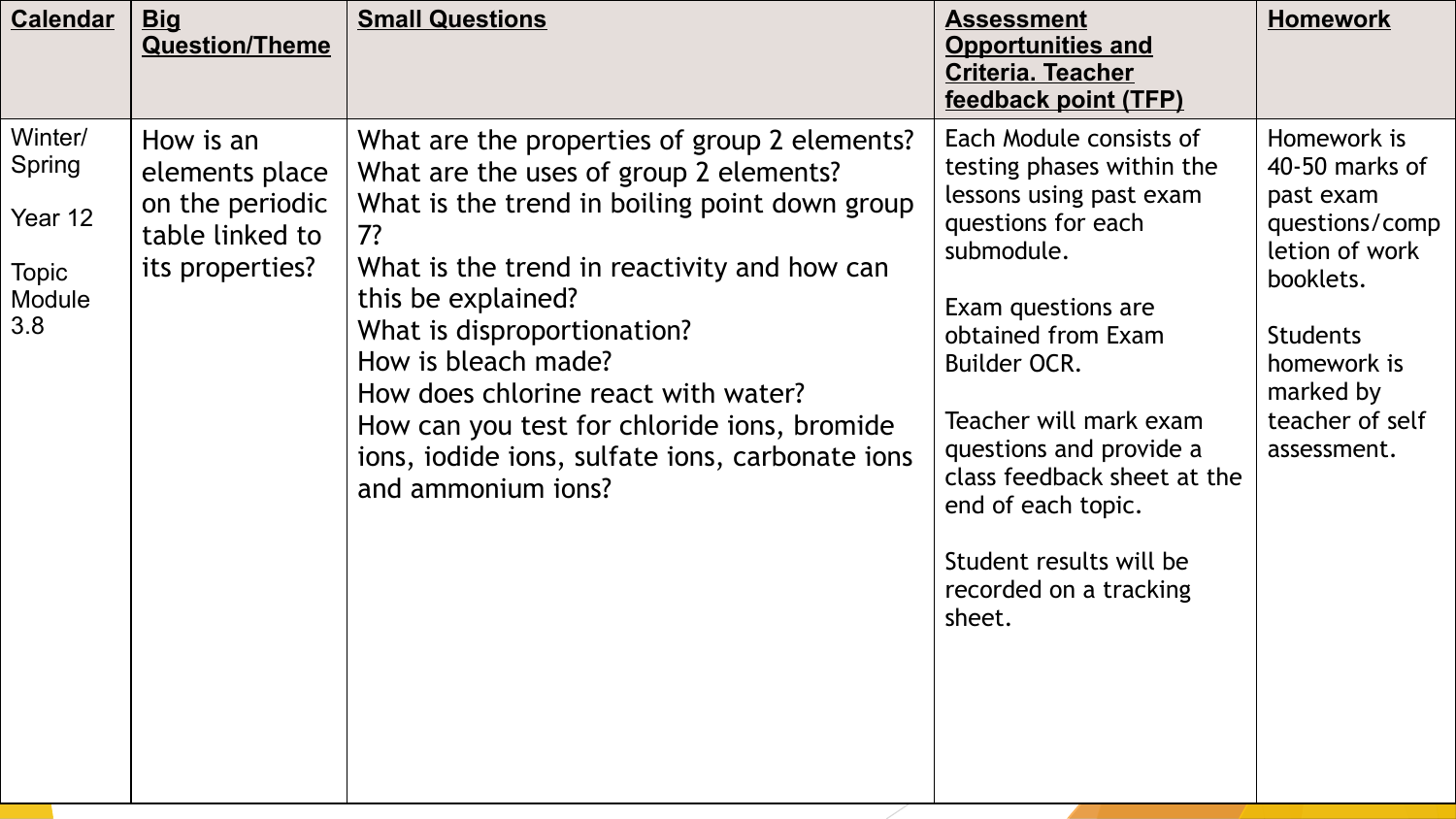| <b>Calendar</b><br><b>Big</b><br><b>Question/Theme</b>                                                                                                              | <b>Small Questions</b>                                                                                                                                                                                                                                                                                                                                                                                             | <b>Assessment</b><br><b>Opportunities and</b><br><b>Criteria. Teacher</b><br>feedback point (TFP)                                                                                                                                                                                                                                                               | <b>Homework</b>                                                                                                                                                              |
|---------------------------------------------------------------------------------------------------------------------------------------------------------------------|--------------------------------------------------------------------------------------------------------------------------------------------------------------------------------------------------------------------------------------------------------------------------------------------------------------------------------------------------------------------------------------------------------------------|-----------------------------------------------------------------------------------------------------------------------------------------------------------------------------------------------------------------------------------------------------------------------------------------------------------------------------------------------------------------|------------------------------------------------------------------------------------------------------------------------------------------------------------------------------|
| Winter/<br>Why is rate of<br>Spring<br>reaction and<br>position of<br>Year 12<br>equilibrium<br>important for<br><b>Topic</b><br>reactions?<br><b>Module</b><br>3.9 | What is an enthalpy change?<br>What are energy profile diagrams?<br>What are exothermic and endothermic<br>reactions?<br>How do you calculate the bond enthalpy?<br>How do you measure the enthalpy change?<br>How do you calculate the enthalpy change via<br>practical data?<br>What is Hess's Law?<br>How do you calculate the enthalpy of<br>Combustion?<br>How do you calculate the enthalpy of<br>Formation? | Each Module consists of<br>testing phases within the<br>lessons using past exam<br>questions for each<br>submodule.<br>Exam questions are<br>obtained from Exam<br><b>Builder OCR.</b><br>Teacher will mark exam<br>questions and provide a<br>class feedback sheet at the<br>end of each topic.<br>Student results will be<br>recorded on a tracking<br>sheet. | Homework is<br>40-50 marks of<br>past exam<br>questions/comp<br>letion of work<br>booklets.<br><b>Students</b><br>homework is<br>marked by<br>teacher of self<br>assessment. |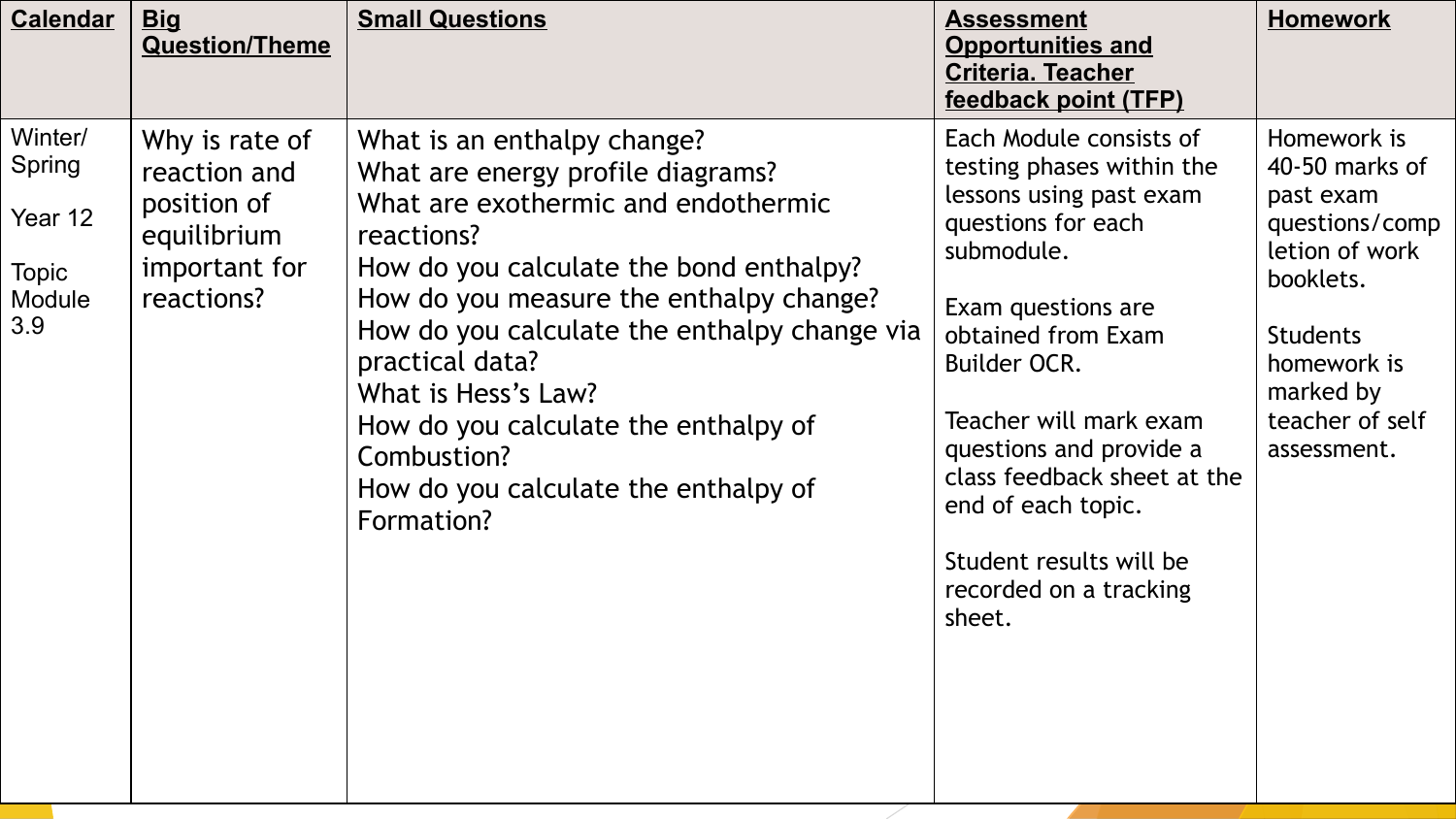| <b>Calendar</b>                                            | <u>Big</u><br><b>Question/Theme</b>                                                         | <b>Small Questions</b>                                                                                                                                                                                                                                                                                                                                                                                                                                                                                                                                                                                                                                        | <b>Assessment</b><br><b>Opportunities and</b><br><b>Criteria. Teacher</b><br>feedback point (TFP)                                                                                                                                                                                                                                                               | <b>Homework</b>                                                                                                                                                              |
|------------------------------------------------------------|---------------------------------------------------------------------------------------------|---------------------------------------------------------------------------------------------------------------------------------------------------------------------------------------------------------------------------------------------------------------------------------------------------------------------------------------------------------------------------------------------------------------------------------------------------------------------------------------------------------------------------------------------------------------------------------------------------------------------------------------------------------------|-----------------------------------------------------------------------------------------------------------------------------------------------------------------------------------------------------------------------------------------------------------------------------------------------------------------------------------------------------------------|------------------------------------------------------------------------------------------------------------------------------------------------------------------------------|
| <b>Spring</b><br>Year 12<br><b>Topic</b><br>Module<br>3.10 | Why is rate of<br>reaction and<br>position of<br>equilibrium<br>important for<br>reactions? | What is a Maxwell Boltzmann curve?<br>How does the curve change with<br>Temperature?<br>How does the curve change with<br>concentration?<br>What is the role of a catalyst?<br>How does a catalyst work?<br>What is a heterogeneous and homogeneous<br>catalyst?<br>What is the rate of reaction?<br>How can you measure the rate of reaction<br>through practical work?<br>How do you calculate the rate of reaction<br>from the gradient of a graph?<br>What is meant by dynamic equilibrium<br>How do changes in temperature, pressure and<br>concentration affect the equilibrium position?<br>How do you write Kc equations?<br>How do you calculate Kc? | Each Module consists of<br>testing phases within the<br>lessons using past exam<br>questions for each<br>submodule.<br>Exam questions are<br>obtained from Exam<br><b>Builder OCR.</b><br>Teacher will mark exam<br>questions and provide a<br>class feedback sheet at the<br>end of each topic.<br>Student results will be<br>recorded on a tracking<br>sheet. | Homework is<br>40-50 marks of<br>past exam<br>questions/comp<br>letion of work<br>booklets.<br><b>Students</b><br>homework is<br>marked by<br>teacher of self<br>assessment. |
|                                                            |                                                                                             |                                                                                                                                                                                                                                                                                                                                                                                                                                                                                                                                                                                                                                                               |                                                                                                                                                                                                                                                                                                                                                                 |                                                                                                                                                                              |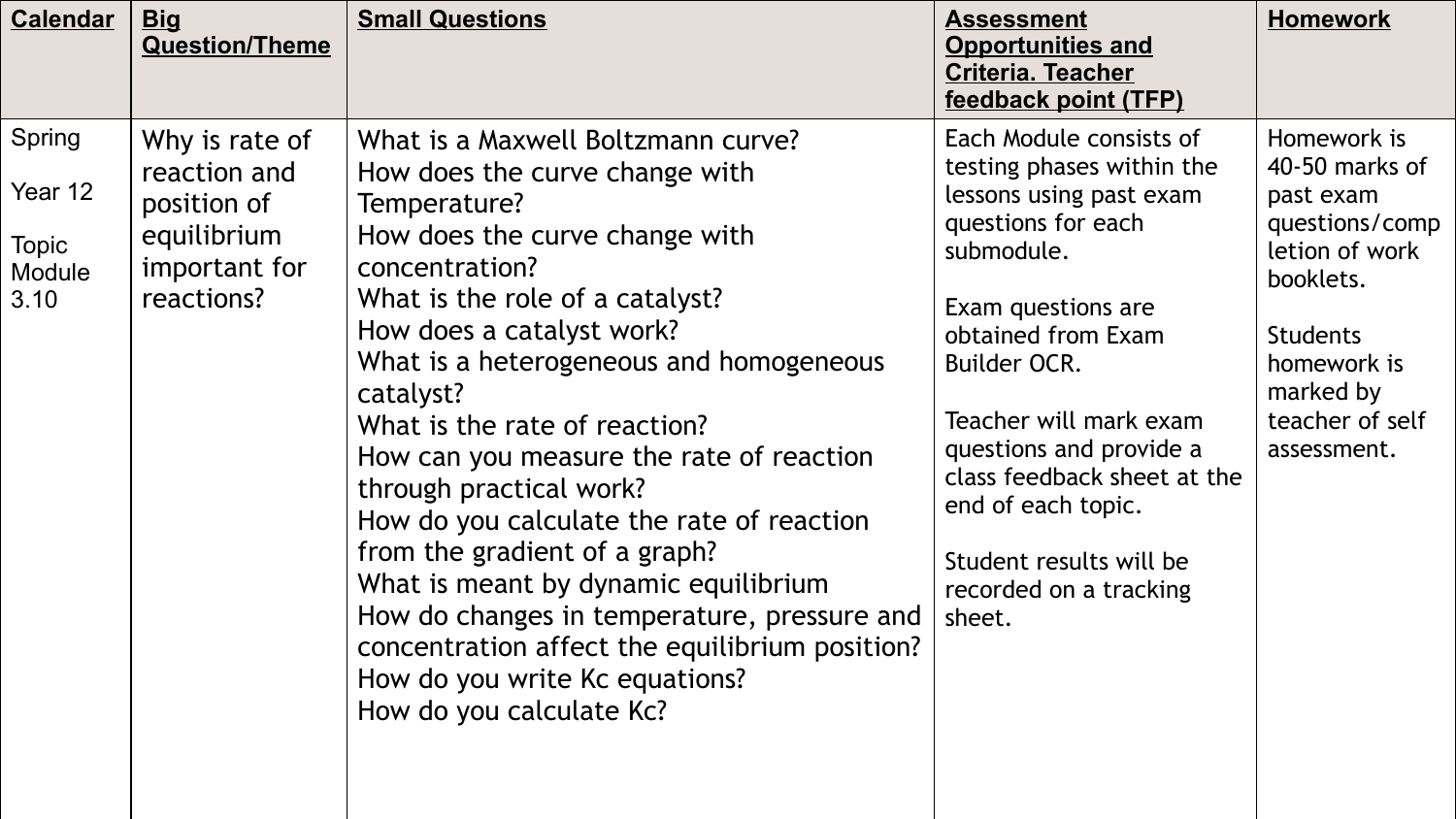| <b>Calendar</b><br><b>Big</b><br><b>Question/Theme</b>                                                  | <b>Small Questions</b>                                                                                                                                                                                                                                                                                                                                                                                                                                                                                                                                                                                                                                                                                                                                                                                                                                                                                                                                                                                 | <b>Assessment</b><br><b>Opportunities and</b><br><b>Criteria. Teacher</b><br>feedback point (TFP)                                                                                                                                                                                                                                                               | <b>Homework</b>                                                                                                                                                              |
|---------------------------------------------------------------------------------------------------------|--------------------------------------------------------------------------------------------------------------------------------------------------------------------------------------------------------------------------------------------------------------------------------------------------------------------------------------------------------------------------------------------------------------------------------------------------------------------------------------------------------------------------------------------------------------------------------------------------------------------------------------------------------------------------------------------------------------------------------------------------------------------------------------------------------------------------------------------------------------------------------------------------------------------------------------------------------------------------------------------------------|-----------------------------------------------------------------------------------------------------------------------------------------------------------------------------------------------------------------------------------------------------------------------------------------------------------------------------------------------------------------|------------------------------------------------------------------------------------------------------------------------------------------------------------------------------|
| Spring<br>What is organic<br>chemistry?<br>Year 12<br><b>Topic</b><br>Module 4<br>Chapter<br>11, 12, 13 | What is a functional group?<br>What are general, structural, molecular, displayed,<br>skeletal and empirical formulas?<br>What is an aromatic compound?<br>What are aliphatic compounds?<br>What are alicyclic compounds?<br>What are structural isomers?<br>What are alkenes and alkanes?<br>How do you name organic compounds using IUPAC?<br>What are the chemical and physical properties of alkanes?<br>What are the dangers of carbon monoxide?<br>What is heterolytic and homolytic fission?<br>What are free radicals?<br>How do you write reaction mechanisms?<br>What is free radical substitution?<br>What is the structure of a carbon-carbon double bond?<br>What are E/Z stereoisomers?<br>How do you use the Cahn-Ingold-Prelog?<br>What is an electrophile?<br>What is an electrophilic addition mechanism?<br>How do you use Markownikoff's rule?<br>What are addition polymers?<br>How do you draw repeating units?<br>Why are biodegradable and photodegradable polymers<br>useful? | Each Module consists of<br>testing phases within the<br>lessons using past exam<br>questions for each<br>submodule.<br>Exam questions are<br>obtained from Exam<br><b>Builder OCR.</b><br>Teacher will mark exam<br>questions and provide a<br>class feedback sheet at the<br>end of each topic.<br>Student results will be<br>recorded on a tracking<br>sheet. | Homework is<br>40-50 marks of<br>past exam<br>questions/comp<br>letion of work<br>booklets.<br><b>Students</b><br>homework is<br>marked by<br>teacher of self<br>assessment. |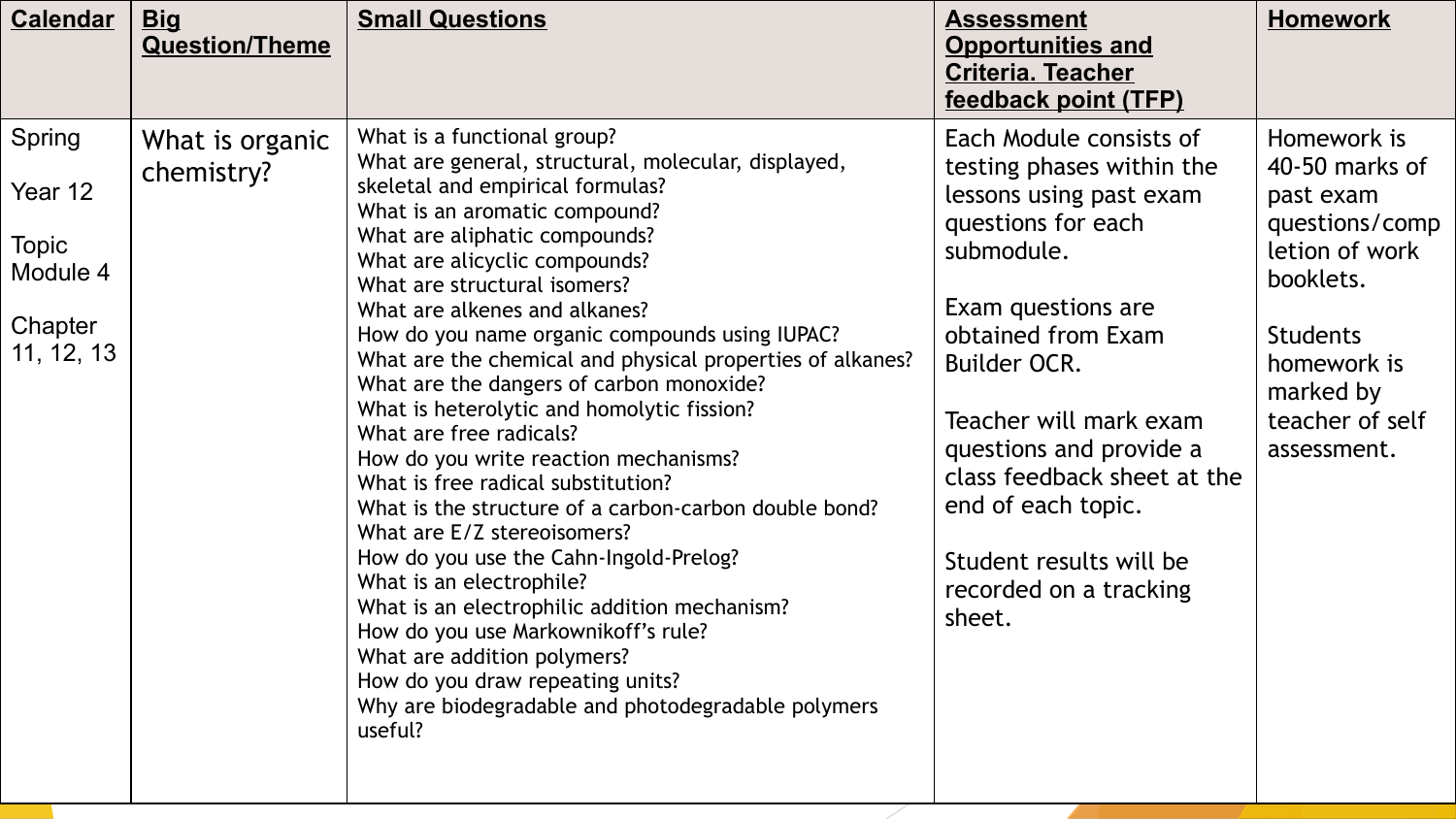| <b>Calendar</b>                                                               | <u>Big</u><br><b>Question/Theme</b>                               | <b>Small Questions</b>                                                                                                                                                                                                                                                                                                                                                                                                                                                                                                                                                                                                                                           | <b>Assessment</b><br><b>Opportunities and</b><br><b>Criteria. Teacher</b><br>feedback point (TFP)                                                                                                                                                                                                                                                               | <b>Homework</b>                                                                                                                                                              |
|-------------------------------------------------------------------------------|-------------------------------------------------------------------|------------------------------------------------------------------------------------------------------------------------------------------------------------------------------------------------------------------------------------------------------------------------------------------------------------------------------------------------------------------------------------------------------------------------------------------------------------------------------------------------------------------------------------------------------------------------------------------------------------------------------------------------------------------|-----------------------------------------------------------------------------------------------------------------------------------------------------------------------------------------------------------------------------------------------------------------------------------------------------------------------------------------------------------------|------------------------------------------------------------------------------------------------------------------------------------------------------------------------------|
| Summer/<br>Spring<br>Year 12<br><b>Topic</b><br>Module 4<br>Chapter<br>14, 15 | Why are<br>alcohols and<br>haloalkanes<br>important<br>molecules? | What are the properties of alcohols?<br>How do you classify alcohols?<br>What are substitution reactions?<br>What are elimination reactions?<br>How are alcohols oxidised?<br>Can primary, secondary and tertiary alcohols be oxidised?<br>What products are formed in the oxidation of alcohols?<br>What are haloalkanes?<br>What is a nucleophilic substitution reaction?<br>What is the hydrolysis of haloalkanes?<br>How does the rate of hydrolysis change with bond<br>strength?<br>How are radicals produced in the upper atmosphere?<br>How can radicals breakdown the ozone layer?<br>Which gases absorb infrared radiation?<br>What is global warming? | Each Module consists of<br>testing phases within the<br>lessons using past exam<br>questions for each<br>submodule.<br>Exam questions are<br>obtained from Exam<br><b>Builder OCR.</b><br>Teacher will mark exam<br>questions and provide a<br>class feedback sheet at the<br>end of each topic.<br>Student results will be<br>recorded on a tracking<br>sheet. | Homework is<br>40-50 marks of<br>past exam<br>questions/comp<br>letion of work<br>booklets.<br><b>Students</b><br>homework is<br>marked by<br>teacher of self<br>assessment. |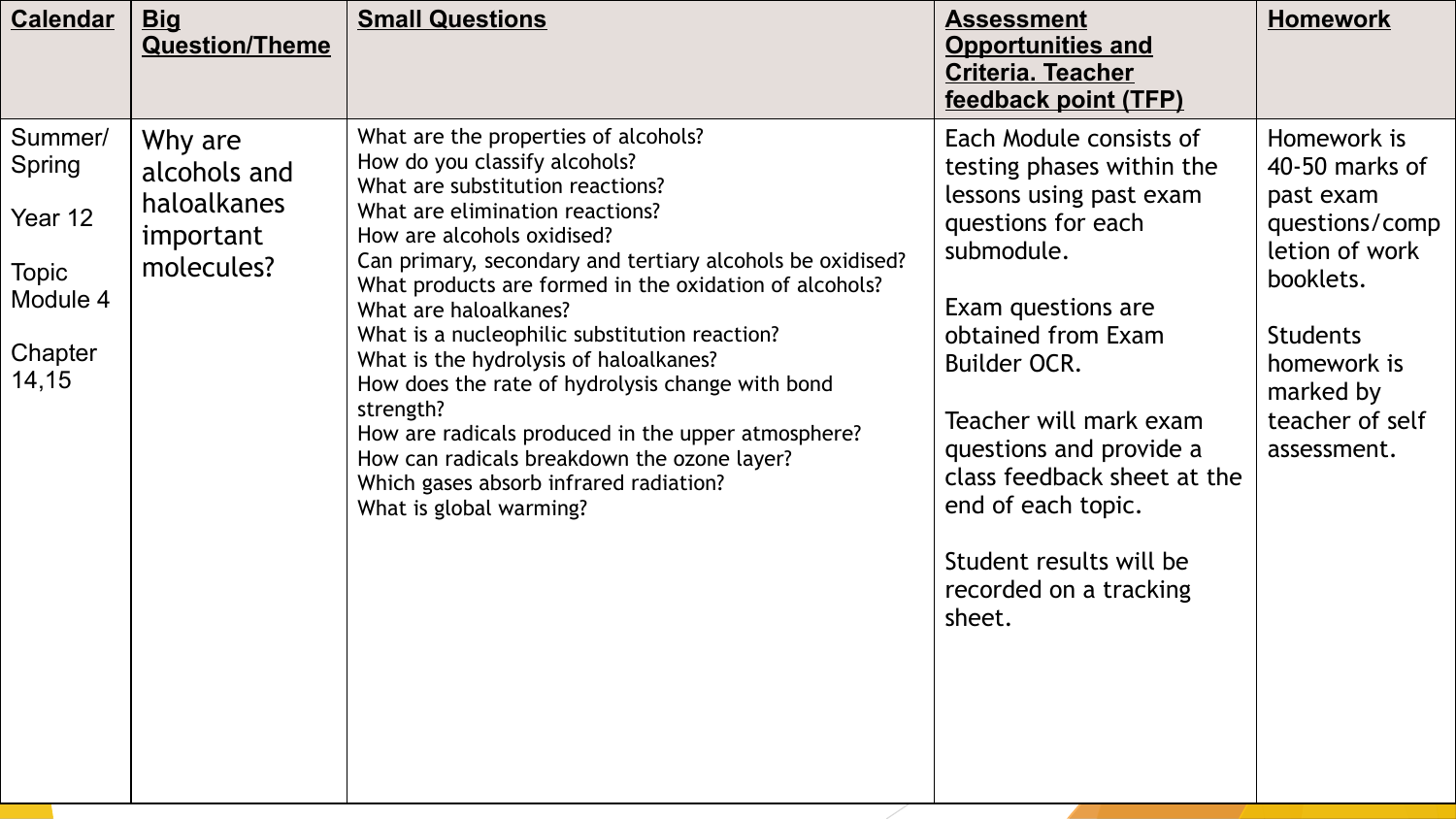| <b>Calendar</b>                                         | <u>Big</u><br><b>Question/Theme</b>                              | <b>Small Questions</b>                                                                                                                                                                                                                                                                                                                                                                    | <b>Assessment</b><br><b>Opportunities and</b><br><b>Criteria. Teacher</b><br>feedback point (TFP)                                                                                                                                                                                                                                                               | <b>Homework</b>                                                                                                                                                              |
|---------------------------------------------------------|------------------------------------------------------------------|-------------------------------------------------------------------------------------------------------------------------------------------------------------------------------------------------------------------------------------------------------------------------------------------------------------------------------------------------------------------------------------------|-----------------------------------------------------------------------------------------------------------------------------------------------------------------------------------------------------------------------------------------------------------------------------------------------------------------------------------------------------------------|------------------------------------------------------------------------------------------------------------------------------------------------------------------------------|
| Summer<br>Year 12<br>Topic<br>Module 4<br>Chapter<br>16 | Why is<br>quantitative<br>analysis in<br>Chemistry<br>important? | How do you use the infrared spectrum to identify an<br>organic compound and different functional groups?<br>How do you analyse a mass spectrum?<br>What is the molecular ion peak?<br>How can you use elemental analysis, infrared spectrum<br>and mass spectrum?<br>How do you use quickfit apparatus?<br>How do you prepare and purify an organic liquid?<br>What are synthetic routes? | Each Module consists of<br>testing phases within the<br>lessons using past exam<br>questions for each<br>submodule.<br>Exam questions are<br>obtained from Exam<br><b>Builder OCR.</b><br>Teacher will mark exam<br>questions and provide a<br>class feedback sheet at the<br>end of each topic.<br>Student results will be<br>recorded on a tracking<br>sheet. | Homework is<br>40-50 marks of<br>past exam<br>questions/comp<br>letion of work<br>booklets.<br><b>Students</b><br>homework is<br>marked by<br>teacher of self<br>assessment. |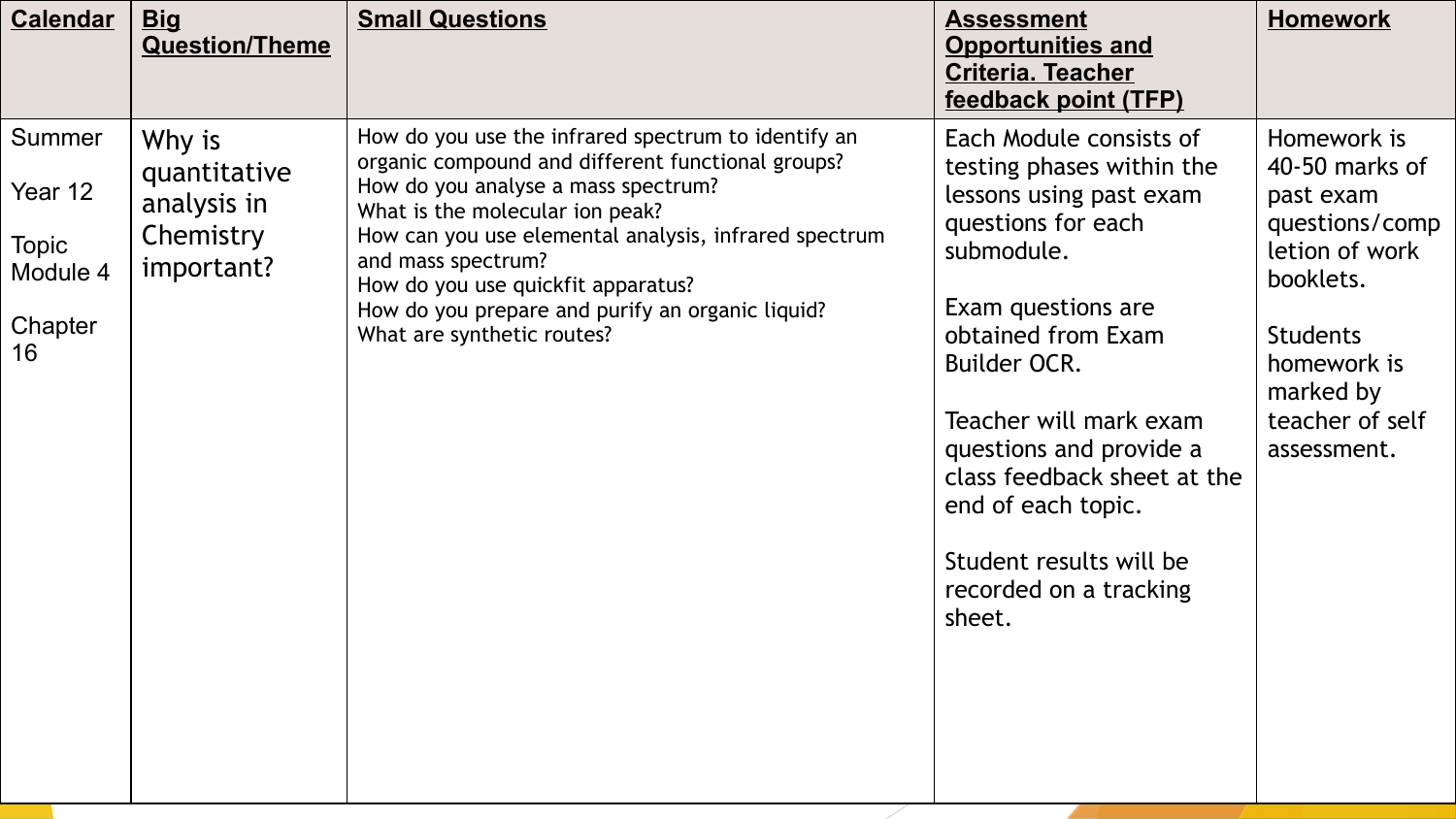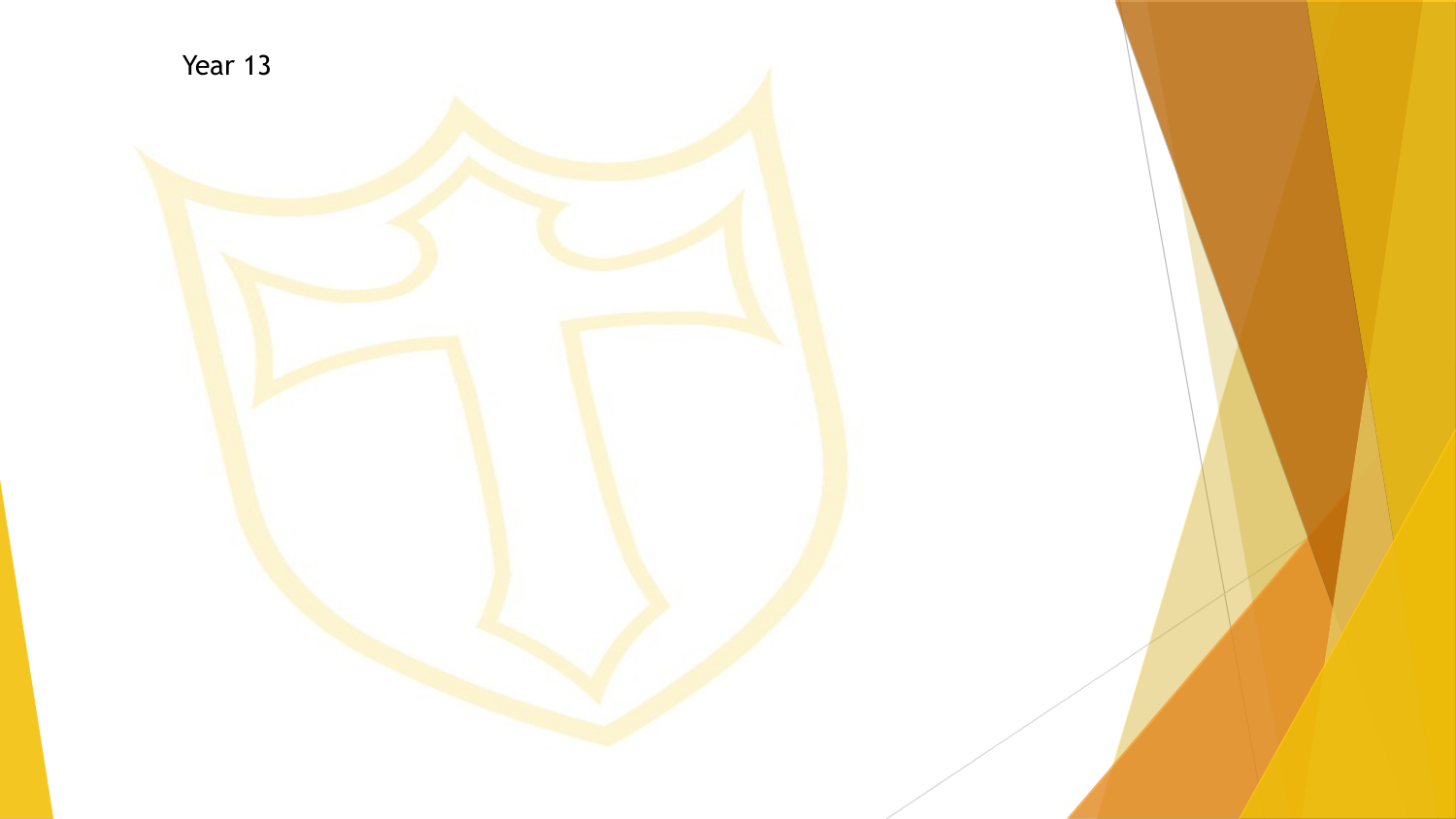| <b>Calendar</b>                                       | <b>Big</b><br><b>Question/Theme</b>                                   | <b>Small Questions</b>                                                                                                                                                                                                                                                                                                                                                                                                                                                                                                                                                                                                                                                                                                                                                                                          | <b>Assessment</b><br><b>Opportunities and</b><br><b>Criteria. Teacher</b><br>feedback point (TFP)                                                                                                                                                                                                                                                               | <b>Homework</b>                                                                                                                                                              |
|-------------------------------------------------------|-----------------------------------------------------------------------|-----------------------------------------------------------------------------------------------------------------------------------------------------------------------------------------------------------------------------------------------------------------------------------------------------------------------------------------------------------------------------------------------------------------------------------------------------------------------------------------------------------------------------------------------------------------------------------------------------------------------------------------------------------------------------------------------------------------------------------------------------------------------------------------------------------------|-----------------------------------------------------------------------------------------------------------------------------------------------------------------------------------------------------------------------------------------------------------------------------------------------------------------------------------------------------------------|------------------------------------------------------------------------------------------------------------------------------------------------------------------------------|
| Autumn 1<br>Year 13<br><b>Topic</b><br>Module<br>5.18 | How can<br>different<br>factors affect<br>the speed of a<br>reaction? | How do we determine the rate constant for a<br>first order reaction from the gradient of a<br>rate-concentration graph?<br>How are rate-concentration graphs created?<br>How are clock reactions used to determine<br>initial rates of reactions?<br>How do you monitor reaction rates?<br>What is half life and first order reactions?<br>How do you determine the rate constant from<br>half lives?<br>What is the rate determining step?<br>How do you predict a rate equation that is<br>consistent with the rate-determining step?<br>How do you use the rate equation to predict<br>steps in a mechanism?<br>What effect does temperature have on the<br>rate of reaction and rate constant?<br>What is the Arrhenius equation?<br>How do you determine activation energy from<br>the Arrhenius equation? | Each Module consists of<br>testing phases within the<br>lessons using past exam<br>questions for each<br>submodule.<br>Exam questions are<br>obtained from Exam<br><b>Builder OCR.</b><br>Teacher will mark exam<br>questions and provide a<br>class feedback sheet at the<br>end of each topic.<br>Student results will be<br>recorded on a tracking<br>sheet. | Homework is<br>40-50 marks of<br>past exam<br>questions/comp<br>letion of work<br>booklets.<br><b>Students</b><br>homework is<br>marked by<br>teacher of self<br>assessment. |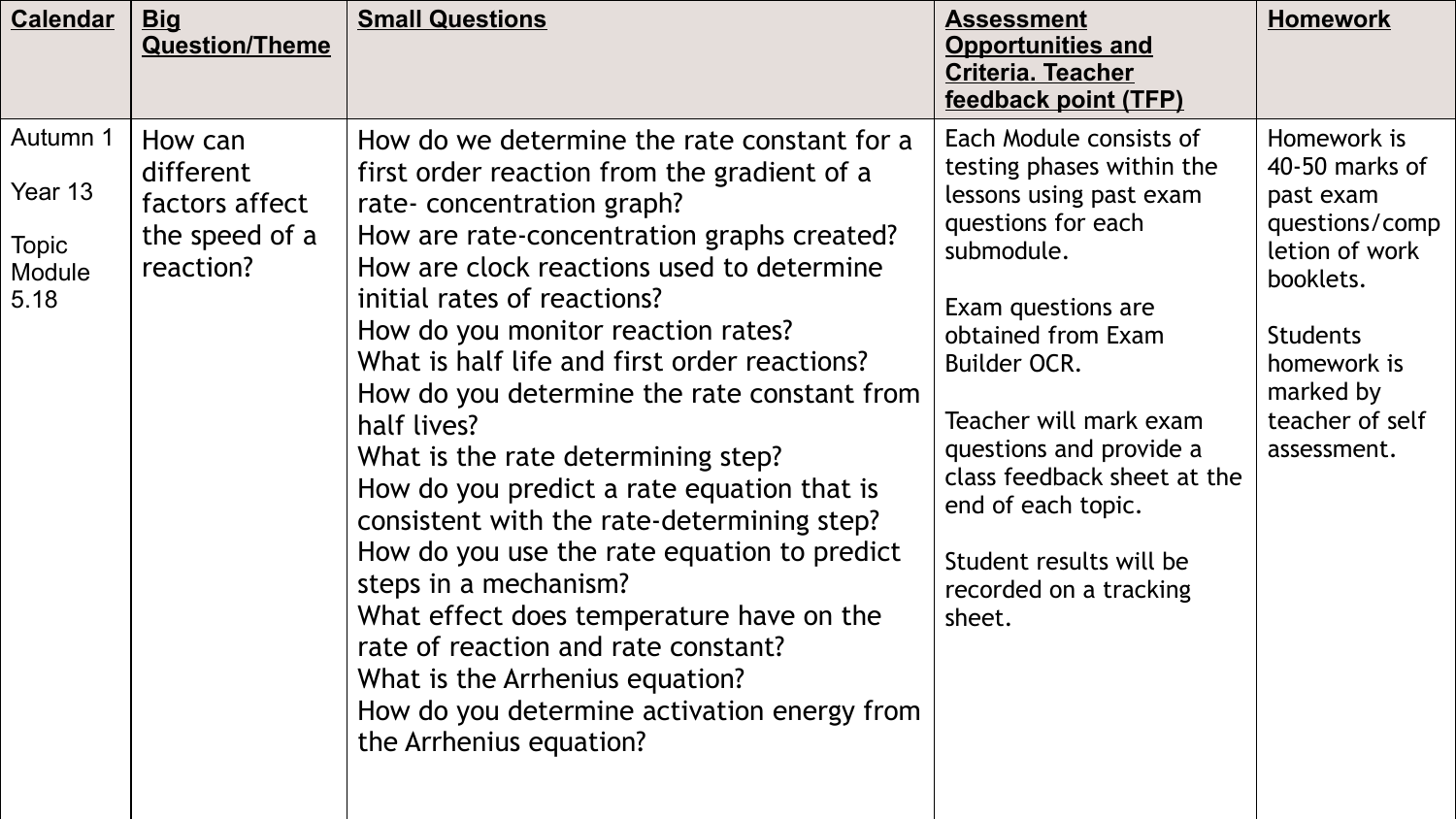| <b>Calendar</b>                                              | <u>Big</u><br><b>Question/Theme</b>                           | <b>Small Questions</b>                                                                                                                                                                                                                                                                                                      | <b>Assessment</b><br><b>Opportunities and</b><br><b>Criteria. Teacher</b><br>feedback point (TFP)                                                                                                                                                                                                                                                               | <b>Homework</b>                                                                                                                                                              |
|--------------------------------------------------------------|---------------------------------------------------------------|-----------------------------------------------------------------------------------------------------------------------------------------------------------------------------------------------------------------------------------------------------------------------------------------------------------------------------|-----------------------------------------------------------------------------------------------------------------------------------------------------------------------------------------------------------------------------------------------------------------------------------------------------------------------------------------------------------------|------------------------------------------------------------------------------------------------------------------------------------------------------------------------------|
| Autumn 1<br>Year 13<br><b>Topic</b><br><b>Module</b><br>5.19 | How does<br>concentration<br>have an effect<br>on a reaction? | How do you write a Kc equation for<br>heterogeneous and homogeneous reactions?<br>How do you calculate Kc?<br>What is partial pressure?<br>What is a mole fraction?<br>How do you calculate Kp?<br>How does Kc change with concentration,<br>pressure and catalyst?<br>How does the equilibrium change with<br>temperature? | Each Module consists of<br>testing phases within the<br>lessons using past exam<br>questions for each<br>submodule.<br>Exam questions are<br>obtained from Exam<br><b>Builder OCR.</b><br>Teacher will mark exam<br>questions and provide a<br>class feedback sheet at the<br>end of each topic.<br>Student results will be<br>recorded on a tracking<br>sheet. | Homework is<br>40-50 marks of<br>past exam<br>questions/comp<br>letion of work<br>booklets.<br><b>Students</b><br>homework is<br>marked by<br>teacher of self<br>assessment. |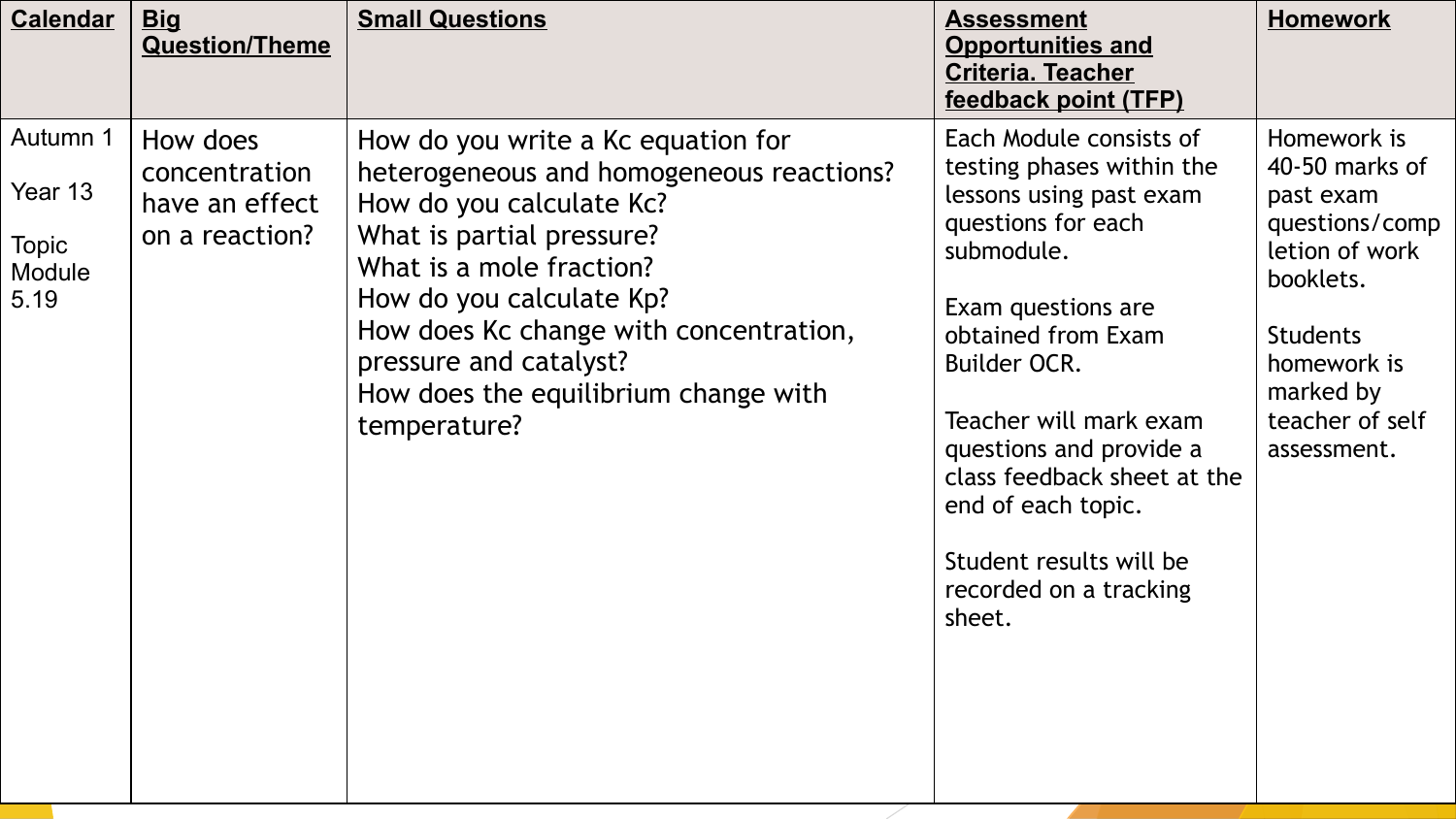| <b>Calendar</b>                                               | <b>Big</b><br><b>Question/Theme</b>            | <b>Small Questions</b>                                                                                                                                                                                                                                                                                                                                                                                                                                                                                                                                                                                                                                                                                           | <b>Assessment</b><br><b>Opportunities and</b><br><b>Criteria. Teacher</b><br>feedback point (TFP)                                                                                                                                                                                                                                                               | <b>Homework</b>                                                                                                                                                              |
|---------------------------------------------------------------|------------------------------------------------|------------------------------------------------------------------------------------------------------------------------------------------------------------------------------------------------------------------------------------------------------------------------------------------------------------------------------------------------------------------------------------------------------------------------------------------------------------------------------------------------------------------------------------------------------------------------------------------------------------------------------------------------------------------------------------------------------------------|-----------------------------------------------------------------------------------------------------------------------------------------------------------------------------------------------------------------------------------------------------------------------------------------------------------------------------------------------------------------|------------------------------------------------------------------------------------------------------------------------------------------------------------------------------|
| Autumn 2<br>Year 13<br><b>Topic</b><br>Module<br>5.20<br>5.21 | What is pH and<br>how can it be<br>calculated? | What is a Bronsted Lowry acid and base?<br>What is a conjugate acid/base pair?<br>What is the role of $H+$ in different reactions?<br>How do you calculate pH?<br>How do you calculate concentration from pH?<br>What is the expression for Kw?<br>How does equilibrium effect Kw?<br>How do you calculate the pH of a strong base?<br>How do you write out Ka equations?<br>How do you calculate Ka?<br>What is the acid dissociation constant?<br>How do you calculate the pH of a buffer<br>solution?<br>How is blood pH controlled by a buffer<br>system?<br>How do you use a pH meter during a titration?<br>How do you draw a pH curve?<br>How can you select an appropriate indicator<br>for a titration? | Each Module consists of<br>testing phases within the<br>lessons using past exam<br>questions for each<br>submodule.<br>Exam questions are<br>obtained from Exam<br><b>Builder OCR.</b><br>Teacher will mark exam<br>questions and provide a<br>class feedback sheet at the<br>end of each topic.<br>Student results will be<br>recorded on a tracking<br>sheet. | Homework is<br>40-50 marks of<br>past exam<br>questions/comp<br>letion of work<br>booklets.<br><b>Students</b><br>homework is<br>marked by<br>teacher of self<br>assessment. |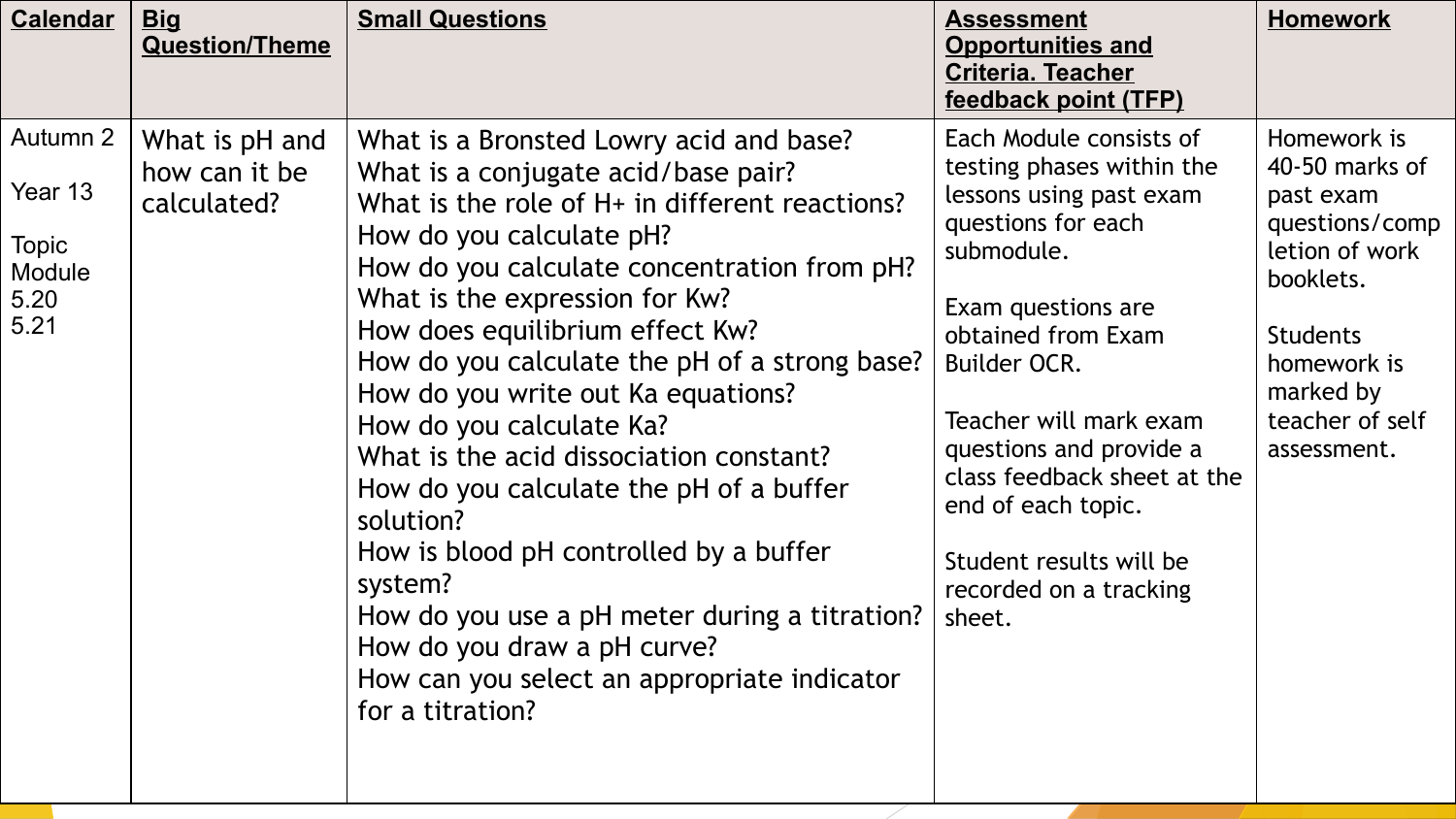| <b>Calendar</b>                                              | <b>Big</b><br><b>Question/Theme</b>                       | <b>Small Questions</b>                                                                                                                                                                                                                                                                                                                                                                                                                                                                                    | <b>Assessment</b><br><b>Opportunities and</b><br><b>Criteria. Teacher</b><br>feedback point (TFP)                                                                                                                                                                                                                                                               | <b>Homework</b>                                                                                                                                                              |
|--------------------------------------------------------------|-----------------------------------------------------------|-----------------------------------------------------------------------------------------------------------------------------------------------------------------------------------------------------------------------------------------------------------------------------------------------------------------------------------------------------------------------------------------------------------------------------------------------------------------------------------------------------------|-----------------------------------------------------------------------------------------------------------------------------------------------------------------------------------------------------------------------------------------------------------------------------------------------------------------------------------------------------------------|------------------------------------------------------------------------------------------------------------------------------------------------------------------------------|
| Autumn 1<br>Year 13<br><b>Topic</b><br><b>Module</b><br>5.22 | What energy<br>changes take<br>place during<br>reactions? | What definitions are needed for the<br>energetics topic?<br>What is lattice enthalpy?<br>How does the ionic charge and radius affect<br>lattice enthalpy?<br>How do you construct a born Haber cycle?<br>What is the enthalpy of solution and<br>hydration?<br>How do you calculate the enthalpy of solution<br>and hydration?<br>What is entropy?<br>How do you calculate entropy?<br>How do you calculate free gigs energy?<br>How can you use the value to calculate the<br>feasibility of a reaction? | Each Module consists of<br>testing phases within the<br>lessons using past exam<br>questions for each<br>submodule.<br>Exam questions are<br>obtained from Exam<br><b>Builder OCR.</b><br>Teacher will mark exam<br>questions and provide a<br>class feedback sheet at the<br>end of each topic.<br>Student results will be<br>recorded on a tracking<br>sheet. | Homework is<br>40-50 marks of<br>past exam<br>questions/comp<br>letion of work<br>booklets.<br><b>Students</b><br>homework is<br>marked by<br>teacher of self<br>assessment. |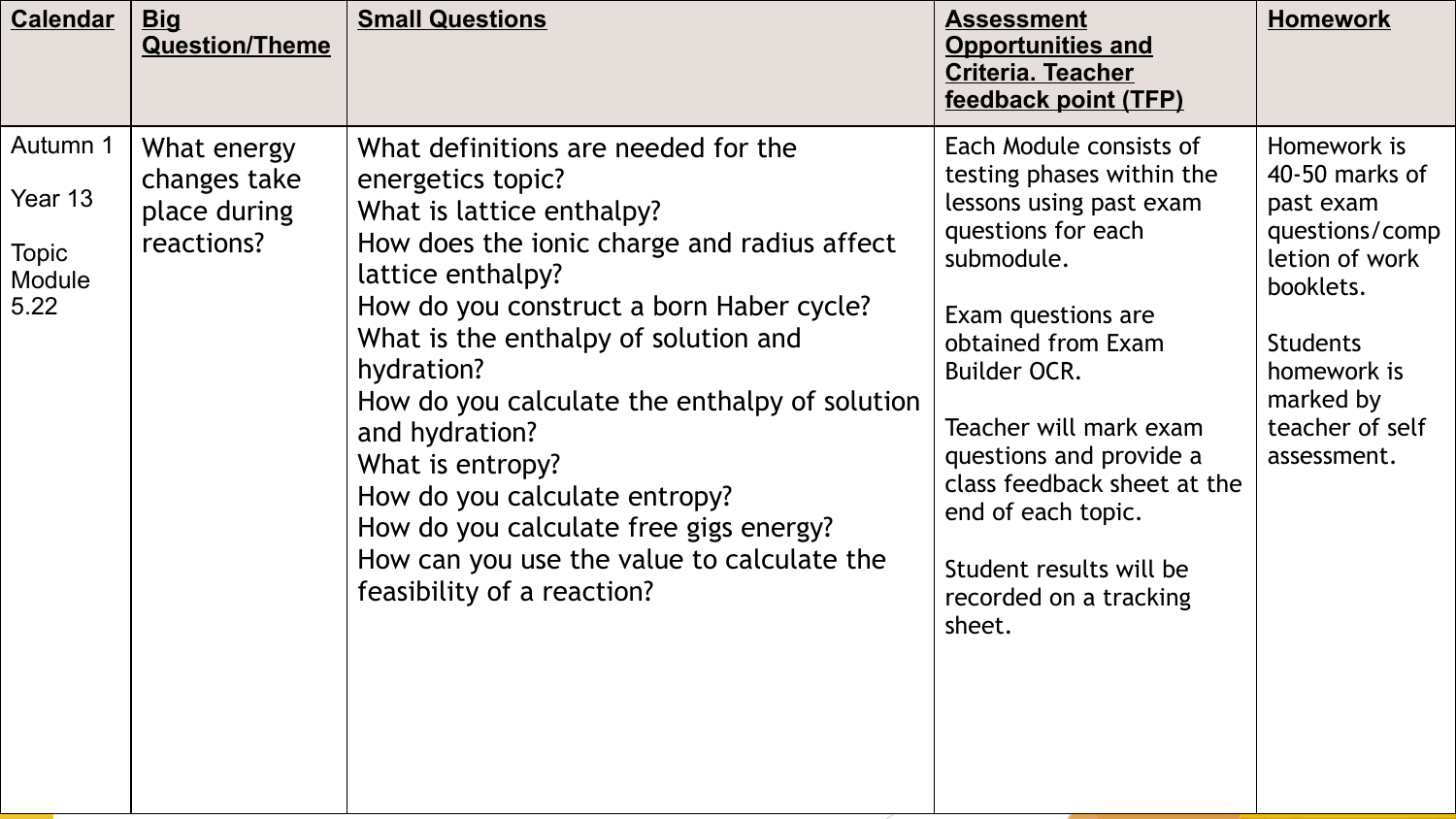| <b>Calendar</b>                                     | <b>Big</b><br><b>Question/Theme</b>         | <b>Small Questions</b>                                                                                                                                                                                                                                                                                                                                                                                                                                                                                                                                                                                 | <b>Assessment</b><br><b>Opportunities and</b><br><b>Criteria. Teacher</b><br>feedback point (TFP)                                                                                                                                                                                                                                                               | <b>Homework</b>                                                                                                                                                              |
|-----------------------------------------------------|---------------------------------------------|--------------------------------------------------------------------------------------------------------------------------------------------------------------------------------------------------------------------------------------------------------------------------------------------------------------------------------------------------------------------------------------------------------------------------------------------------------------------------------------------------------------------------------------------------------------------------------------------------------|-----------------------------------------------------------------------------------------------------------------------------------------------------------------------------------------------------------------------------------------------------------------------------------------------------------------------------------------------------------------|------------------------------------------------------------------------------------------------------------------------------------------------------------------------------|
| Winter<br>Year 13<br>Topic<br><b>Module</b><br>5.23 | What are the<br>uses of redox<br>reactions? | What is oxidation and reduction?<br>How do you write redox equations?<br>What are electrochemical cells?<br>What are electrode potentials?<br>How do you carry out a redox titration?<br>How do you carry out titration calculations?<br>How do you measure the electrode potential<br>using the standard hydrogen electrode?<br>How do you measure a cell potential?<br>How do you predict feasibility of a reaction<br>using standard potentials?<br>How do you apply principles of electrode<br>potentials to modern storage cells?<br>What are the benefits and risks of<br>electrochemical cells? | Each Module consists of<br>testing phases within the<br>lessons using past exam<br>questions for each<br>submodule.<br>Exam questions are<br>obtained from Exam<br><b>Builder OCR.</b><br>Teacher will mark exam<br>questions and provide a<br>class feedback sheet at the<br>end of each topic.<br>Student results will be<br>recorded on a tracking<br>sheet. | Homework is<br>40-50 marks of<br>past exam<br>questions/comp<br>letion of work<br>booklets.<br><b>Students</b><br>homework is<br>marked by<br>teacher of self<br>assessment. |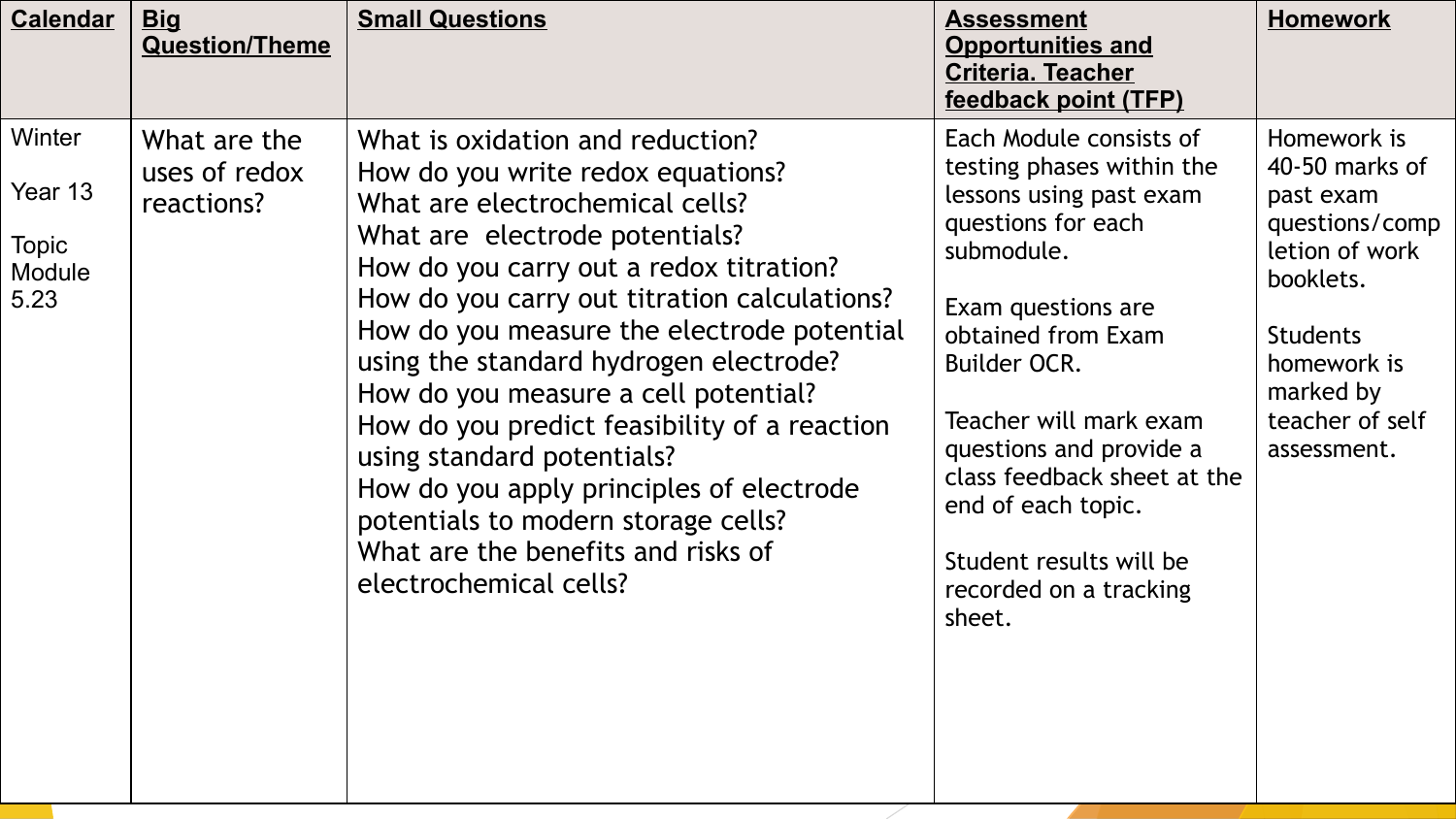| <b>Calendar</b>                                       | <u>Big</u><br><b>Question/Theme</b> | <b>Small Questions</b>                                                                                                                                                                                                                                                                                                                                                                                                                                                                                                                                                                                                                                                                                                                                                                              | <b>Assessment</b><br><b>Opportunities and</b><br><b>Criteria. Teacher</b><br>feedback point (TFP)                                                                                                                                                                                                                                                               | <b>Homework</b>                                                                                                                                                              |
|-------------------------------------------------------|-------------------------------------|-----------------------------------------------------------------------------------------------------------------------------------------------------------------------------------------------------------------------------------------------------------------------------------------------------------------------------------------------------------------------------------------------------------------------------------------------------------------------------------------------------------------------------------------------------------------------------------------------------------------------------------------------------------------------------------------------------------------------------------------------------------------------------------------------------|-----------------------------------------------------------------------------------------------------------------------------------------------------------------------------------------------------------------------------------------------------------------------------------------------------------------------------------------------------------------|------------------------------------------------------------------------------------------------------------------------------------------------------------------------------|
| Spring 1<br>Year 13<br><b>Topic</b><br>Module<br>5.24 | What is a<br>transition<br>metal?   | What is the definition of a Transition metal?<br>How do you write the electronic configuration<br>of Transition elements?<br>What properties do Transition metals possess?<br>How do Transition metals behave?<br>What is a complex ion?<br>What is a ligand?<br>How do ligands determine the shape of a<br>complex ion?<br>Why do complex ions show isomerism?<br>How does Cis Platin work as an anti-cancer<br>drug?<br>What is ligand substitution?<br>How does ligand substitution affect the<br>complex?<br>How do Transition metal ions react with<br>sodium hydroxide and aqueous ammonia?<br>What do these reactions look like?<br>How do transition metal ions react during<br>redox reactions?<br>What are the colour changes for these<br>reactions? How can you test for chloride ions, | Each Module consists of<br>testing phases within the<br>lessons using past exam<br>questions for each<br>submodule.<br>Exam questions are<br>obtained from Exam<br><b>Builder OCR.</b><br>Teacher will mark exam<br>questions and provide a<br>class feedback sheet at the<br>end of each topic.<br>Student results will be<br>recorded on a tracking<br>sheet. | Homework is<br>40-50 marks of<br>past exam<br>questions/comp<br>letion of work<br>booklets.<br><b>Students</b><br>homework is<br>marked by<br>teacher of self<br>assessment. |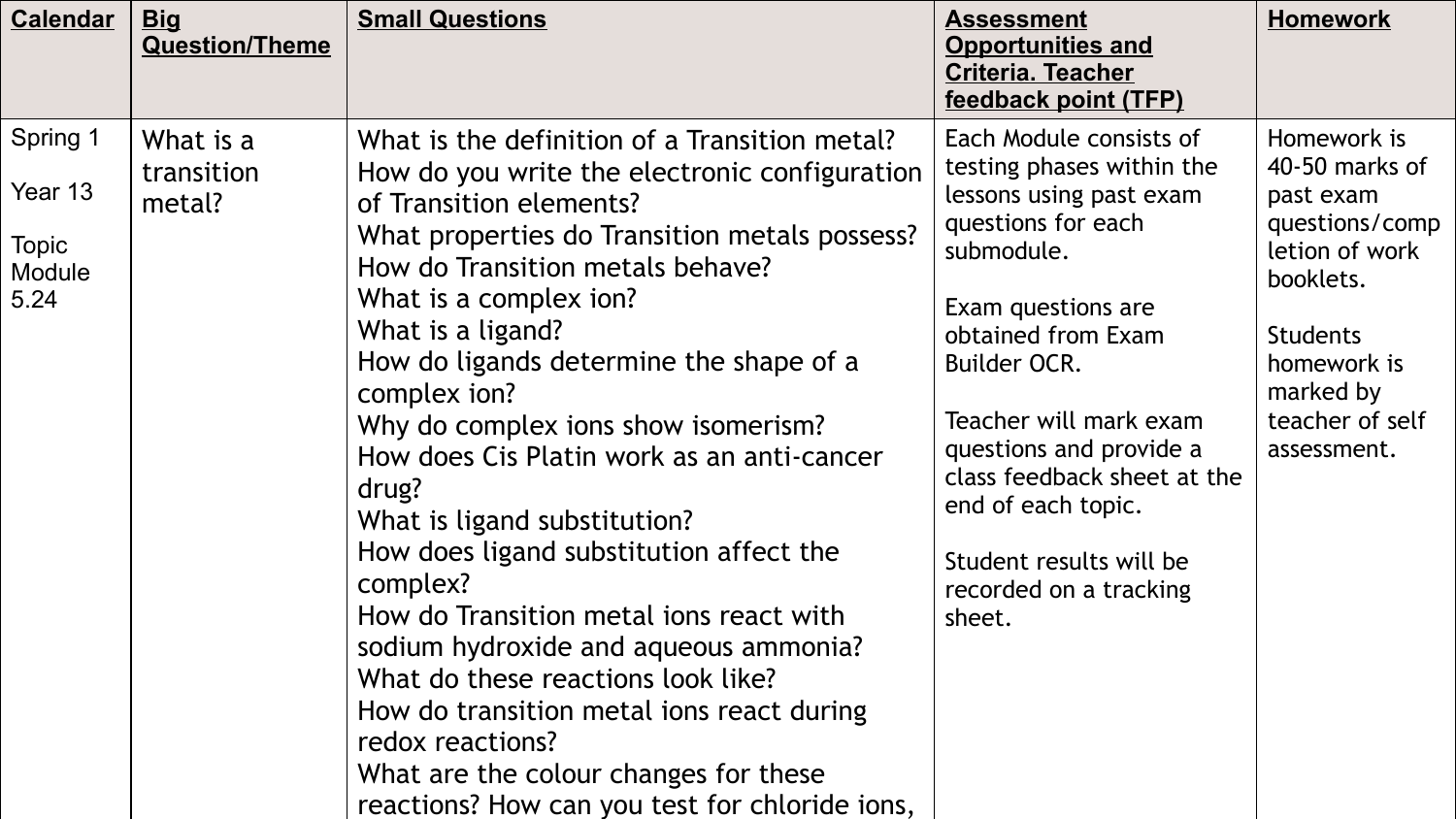| <b>Calendar</b>                                       | <u>Big</u><br><b>Question/Theme</b>                                  | <b>Small Questions</b>                                                                                                                                                                                                                                                                                                                                                                                                                                                                                                                                                                                                      | <b>Assessment</b><br><b>Opportunities and</b><br><b>Criteria. Teacher</b><br>feedback point (TFP)                                                                                                                                                                                                                                                               | <b>Homework</b>                                                                                                                                                              |
|-------------------------------------------------------|----------------------------------------------------------------------|-----------------------------------------------------------------------------------------------------------------------------------------------------------------------------------------------------------------------------------------------------------------------------------------------------------------------------------------------------------------------------------------------------------------------------------------------------------------------------------------------------------------------------------------------------------------------------------------------------------------------------|-----------------------------------------------------------------------------------------------------------------------------------------------------------------------------------------------------------------------------------------------------------------------------------------------------------------------------------------------------------------|------------------------------------------------------------------------------------------------------------------------------------------------------------------------------|
| Autumn 2<br>Year 13<br><b>Topic</b><br>Module<br>6.25 | Can you<br>describe the<br>structure and<br>reactions of<br>Benzene? | What is Kekule model for benzene?<br>How do you name aromatic compounds?<br>Can you recognise different functional groups<br>associated with Benzene?<br>Can you name aromatic compounds with one<br>substitution?<br>Can you name aromatic compounds where<br>more than one hydrogen has undergone a<br>substitution reaction?<br>What is the reaction of benzene and alkenes<br>with bromine?<br>What is the acidity of phenol?<br>Can you state some properties of phenols?<br>Can you describe the reactions of phenol and<br>alkalis?<br>Can you explain how phenol undergoes<br>electrophilic substitution reactions? | Each Module consists of<br>testing phases within the<br>lessons using past exam<br>questions for each<br>submodule.<br>Exam questions are<br>obtained from Exam<br><b>Builder OCR.</b><br>Teacher will mark exam<br>questions and provide a<br>class feedback sheet at the<br>end of each topic.<br>Student results will be<br>recorded on a tracking<br>sheet. | Homework is<br>40-50 marks of<br>past exam<br>questions/comp<br>letion of work<br>booklets.<br><b>Students</b><br>homework is<br>marked by<br>teacher of self<br>assessment. |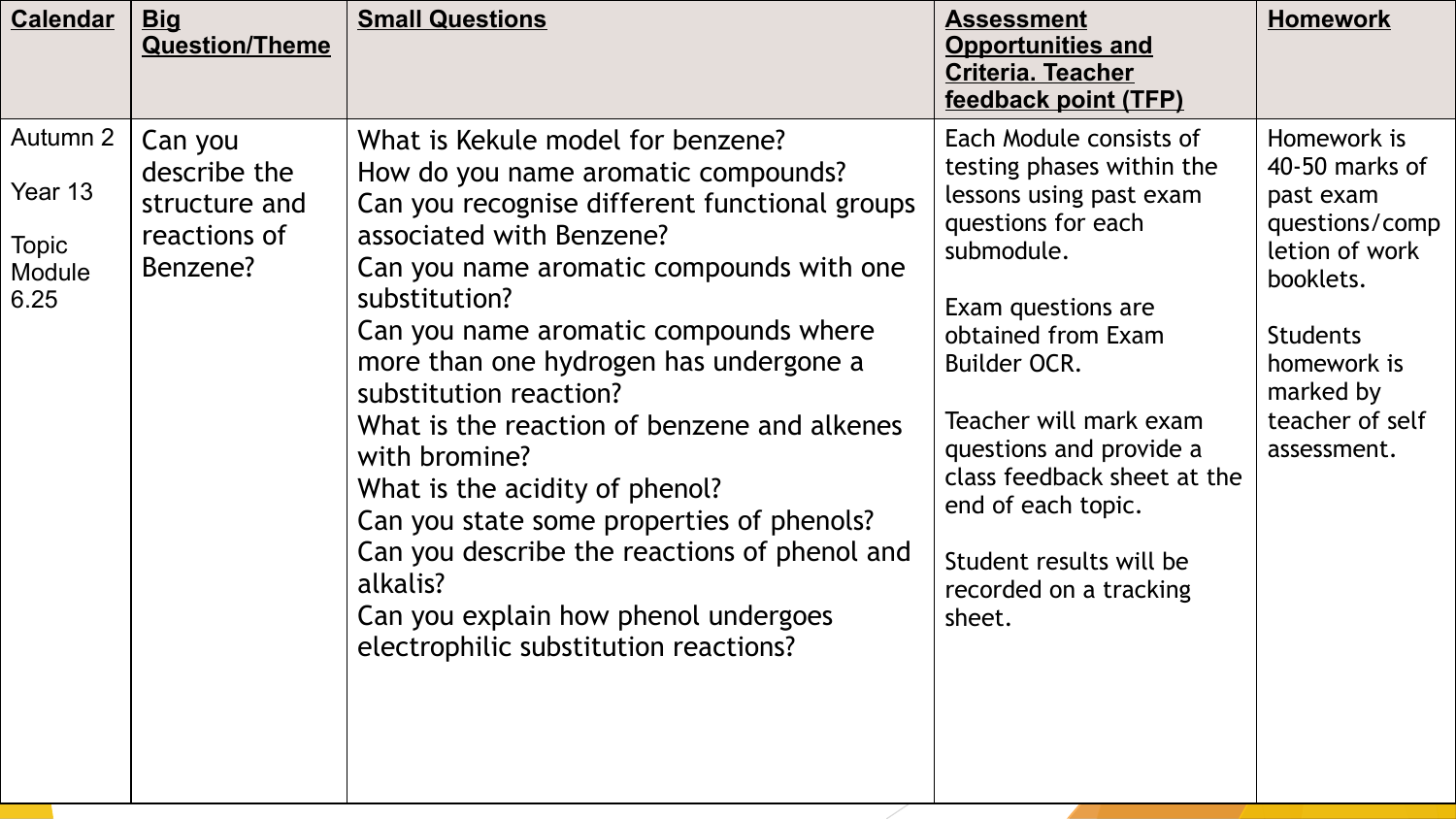| <b>Calendar</b>                                     | <b>Big</b><br><b>Question/Theme</b>               | <b>Small Questions</b>                                                                                                                                                                                                                                                                                                                                                                                                                                                                                                                                                           | <b>Assessment</b><br><b>Opportunities and</b><br><b>Criteria. Teacher</b><br>feedback point (TFP)                                                                                                                                                                                                                                                               | <b>Homework</b>                                                                                                                                                              |
|-----------------------------------------------------|---------------------------------------------------|----------------------------------------------------------------------------------------------------------------------------------------------------------------------------------------------------------------------------------------------------------------------------------------------------------------------------------------------------------------------------------------------------------------------------------------------------------------------------------------------------------------------------------------------------------------------------------|-----------------------------------------------------------------------------------------------------------------------------------------------------------------------------------------------------------------------------------------------------------------------------------------------------------------------------------------------------------------|------------------------------------------------------------------------------------------------------------------------------------------------------------------------------|
| Winter<br>Year 13<br>Topic<br><b>Module</b><br>6.27 | Can you<br>explain the<br>chemistry of<br>Amines? | Can you describe the use of acyl chlorides in<br>the synthesis of amines?<br>Can you write equations for the preparation<br>of amines?<br>Can you understand the reactions of the<br>carboxylic acid group and amine groups in<br>amino acids?<br>What are primary and secondary amines?<br>What is optical isomerism and chirality?<br>How do condensation polymers form<br>polyesters and polyamides?<br>How does the amine and ester group undergo<br>hydrolysis in polymers?<br>Can you identify repeating units and<br>monomers from addition and condensation<br>polymers? | Each Module consists of<br>testing phases within the<br>lessons using past exam<br>questions for each<br>submodule.<br>Exam questions are<br>obtained from Exam<br><b>Builder OCR.</b><br>Teacher will mark exam<br>questions and provide a<br>class feedback sheet at the<br>end of each topic.<br>Student results will be<br>recorded on a tracking<br>sheet. | Homework is<br>40-50 marks of<br>past exam<br>questions/comp<br>letion of work<br>booklets.<br><b>Students</b><br>homework is<br>marked by<br>teacher of self<br>assessment. |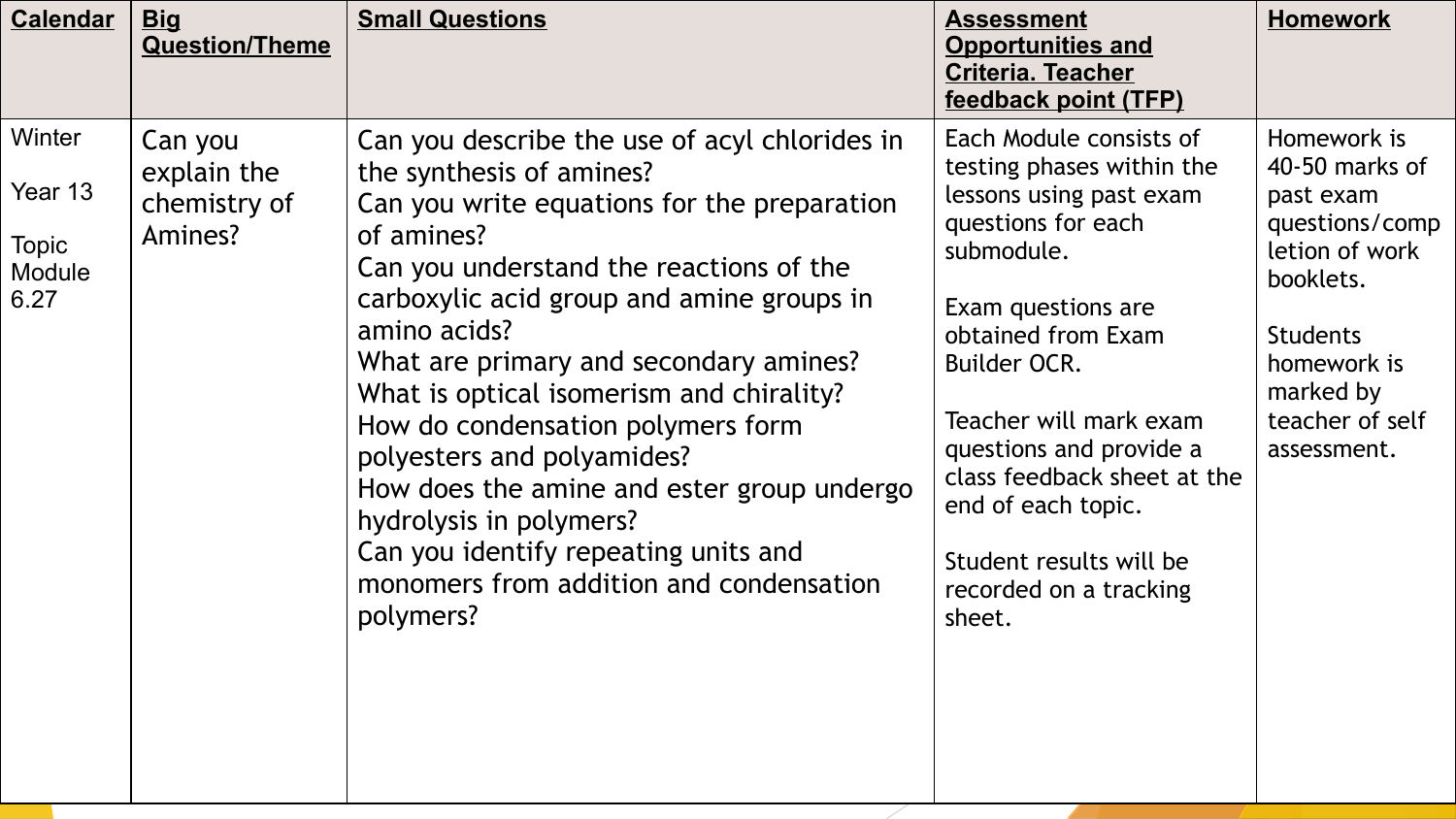| <b>Calendar</b>                                            | <u>Big</u><br><b>Question/Theme</b>                                        | <b>Small Questions</b>                                                                                                                                                                                                                                                                                                                                                                                                                     | <b>Assessment</b><br><b>Opportunities and</b><br><b>Criteria. Teacher</b><br>feedback point (TFP)                                                                                                                                                                                                                                                               | <b>Homework</b>                                                                                                                                                              |
|------------------------------------------------------------|----------------------------------------------------------------------------|--------------------------------------------------------------------------------------------------------------------------------------------------------------------------------------------------------------------------------------------------------------------------------------------------------------------------------------------------------------------------------------------------------------------------------------------|-----------------------------------------------------------------------------------------------------------------------------------------------------------------------------------------------------------------------------------------------------------------------------------------------------------------------------------------------------------------|------------------------------------------------------------------------------------------------------------------------------------------------------------------------------|
| Spring<br>Year 13<br><b>Topic</b><br><b>Module</b><br>6.28 | What is organic<br>synthesis and<br>how is it used in<br>synthetic routes? | What is the use of the C-C bond formation in<br>synthesis to increase the length of a carbon<br>chain?<br>How are nitriles formed?<br>What is the alkylation and acylation of<br>benzene?<br>How do you use the Quickfit apparatus?<br>How are organic solids purified?<br>Can you identify functional groups in organic<br>molecules?<br>Can you predict the reactions of organic<br>molecules?<br>What are multi-stage synthetic routes? | Each Module consists of<br>testing phases within the<br>lessons using past exam<br>questions for each<br>submodule.<br>Exam questions are<br>obtained from Exam<br><b>Builder OCR.</b><br>Teacher will mark exam<br>questions and provide a<br>class feedback sheet at the<br>end of each topic.<br>Student results will be<br>recorded on a tracking<br>sheet. | Homework is<br>40-50 marks of<br>past exam<br>questions/comp<br>letion of work<br>booklets.<br><b>Students</b><br>homework is<br>marked by<br>teacher of self<br>assessment. |